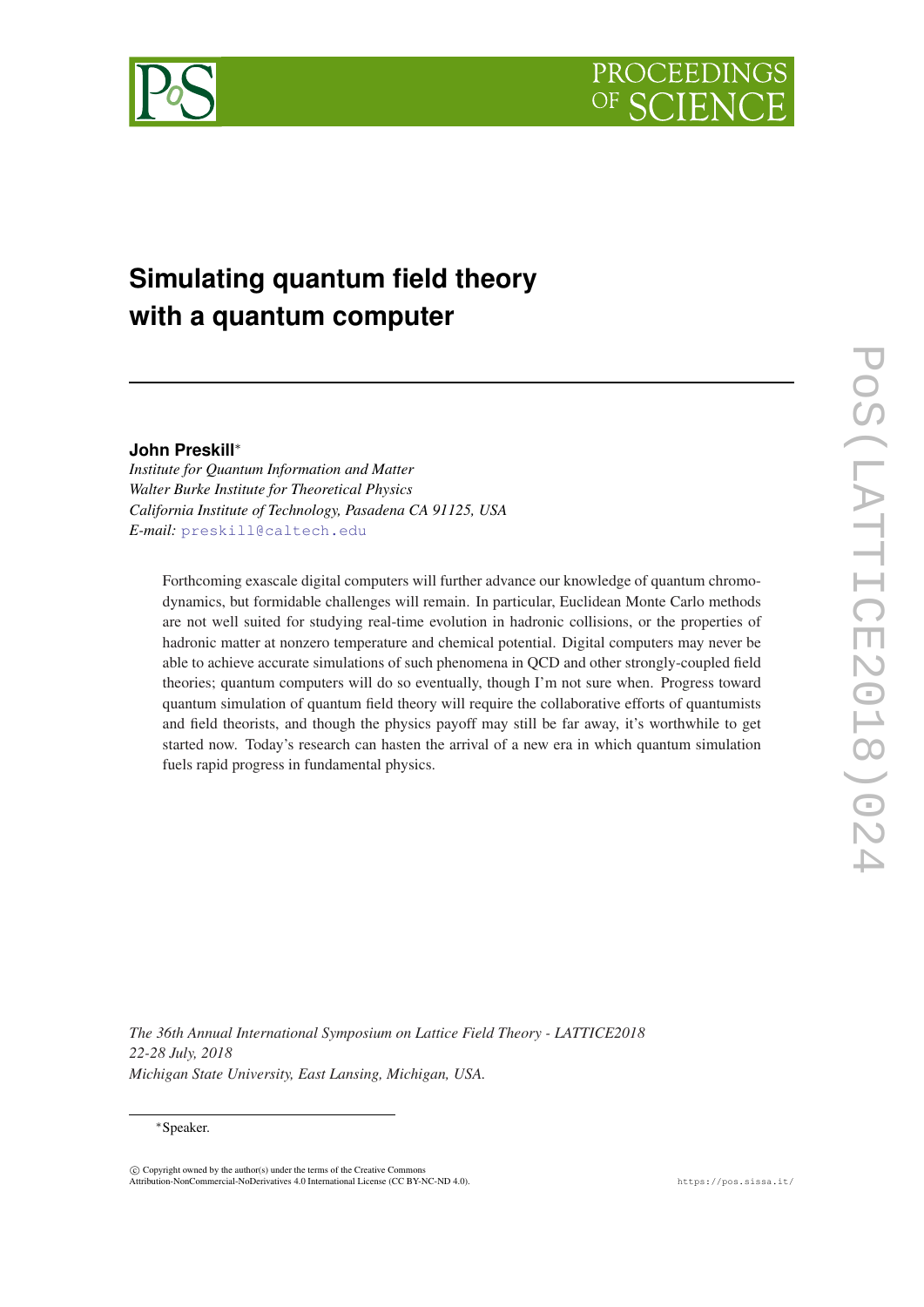## 1. Introduction

My talk at Lattice 2018 had two main parts. In the first part I commented on the near-term prospects for useful applications of quantum computing. In the second part, I assessed the prospects for advancing fundamental physics through simulations of quantum field theory using quantum computers and quantum simulators. In this article based on that talk, I will de-emphasize the first topic, because I have already written up my thoughts about that in [\[1\]](#page-18-0). Instead, I'll insert some general remarks about quantum field theory which might be helpful for quantum computationalists who lack familiarity with this subject.

Along the way I'll tell you about some of the things I've done with my collaborators (Stephen Jordan, Hari Krovi, and Keith Lee), some of the things we still hope to do, and why we are doing these things [\[2,](#page-19-0) [3,](#page-19-0) [4,](#page-19-0) [5](#page-19-0)]. This is a high-level overview, eschewing technical details. I have tried to make it accessible to a broader audience than the attendees of Lattice 2018.

## 2. Quantum simulation of quantum field theory: Why do it?

## 2.1 The Quantum Church-Turing Thesis

Physics underlies computer science, because computation is a physical process. The fundamental question about computers is: What computations can be performed efficiently, and what computations are intractable? This is a question about the laws of physics and the consequences of those laws.

Though we don't know how to prove it from first principles, we have good reasons to believe that there are computational problems which are too hard to solve using digital computers based on classical physics, yet can be solved by computers which exploit quantum phenomena such as interference and entanglement. This is one of deepest distinctions ever made between classical and quantum physics, and it poses the compelling challenge to identify those problems which are classically hard but quantumly easy.

The Church-Turing Thesis asserts that any physically reasonable model of computation can be simulated by a (classical) Turing machine. This statement is still widely believed. What has been upended by the discovery of fast quantum algorithms is a stronger statement regarding computational *complexity*, sometimes called the *Strong* Church-Turing Thesis, which asserts that any physically reasonable of computation can be *efficiently* simulated by a classical Turing machine. This statement is probably wrong, and should be replaced by an updated version, the *Quantum* Church-Turing Thesis. Informally, this revised thesis asserts that the quantum computers which we plan to build and operate in the coming decades will be capable of efficiently simulating *any* process that occurs in Nature.

Is the Quantum Church-Turing Thesis true? We don't know, but either a Yes or No answer is pleasing. If the answer is Yes (and if as we suspect, the classical version of the Strong Church Turing Thesis is false), then the quantum computer will become an indispensable tool for exploring fundamental physics. If the answer is No, that's even more exciting; it means our current concept of a quantum computer doesn't fully capture the computational power that's encoded in the laws of Nature.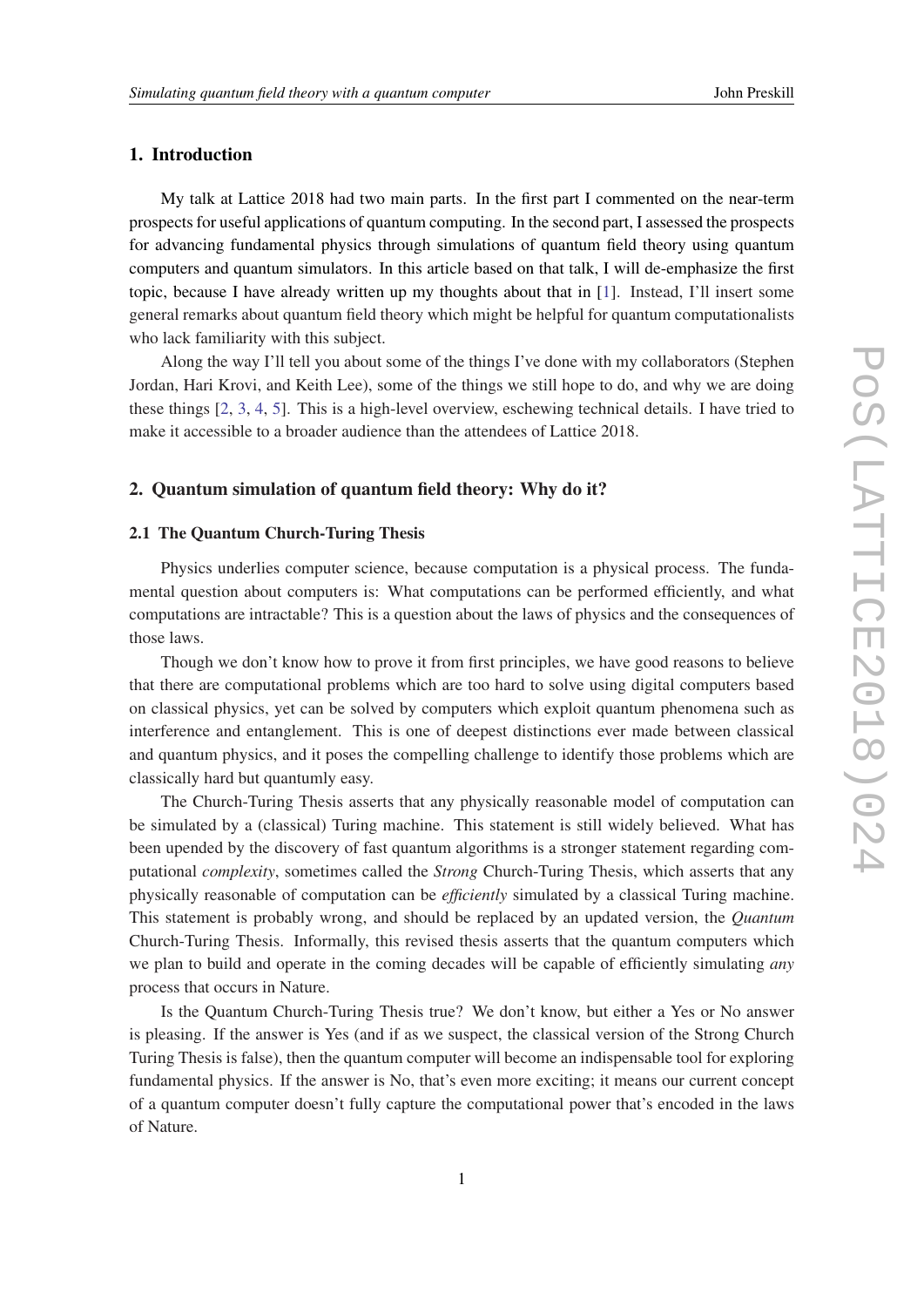#### 2.2 The future of computational quantum chromodynamics

All the known fundamental interactions in Nature, with the conspicuous exception of gravitation, are encompassed by the Standard Model of particle physics. Physicists work hard to compute the consequences of the Standard Model, and to compare these predictions with experimental results, with great success. The most daunting computational challenge has been the study of quantum chromodynamics (QCD), the quantum field theory underlying the structure and interactions of *hadrons*, strongly interacting composite particles such as mesons, protons, neutrons, and atomic nuclei.

The Hamiltonian of QCD is precisely known, but the Schrödinger equation for this Hamiltonian is too hard to solve analytically, because hadronic matter is subject to large quantum fluctuations. Fortunately, some predictions of QCD can be extracted through numerical Monte Carlo simulations. The study of *Lattice QCD* has been a major thrust in computational physics for decades, and many impressive results have been achieved. In particular the masses of hadrons have been precisely computed and found to match their experimentally observed values; furthermore, many phenomenologically relevant matrix elements of local operators have been accurately estimated.

With greater processing power, such static quantities can be computed with improved statistics. In a few years, exascale Monte Carlo simulations of lattice QCD may provide adequate precision for many typical physics applications [\[6\]](#page-19-0). Where should lattice QCD go from there?

In fact, the Monte Carlo simulations have serious limitations. Even with further advances in digital computing technology, many quantities of interest to physicists will remain out of reach because of a fundamental obstacle known as the *sign problem*. In particular, we would like to be able to simulate the real time *dynamics* of high-energy collisions between hadrons, computing from first principles the distribution of outgoing particles produced in such collisions. This information is needed to guide searches for new physics beyond the Standard Model in experiments performed using particle accelerators. We would also like to know the properties of nuclear matter at high density, pressure, and temperature. This information is needed for studies of supernovae and neutron stars, and for understanding the behavior of hadronic matter in the early history of the universe. Yet these tasks seem to be beyond the reach of digital computation because of the sign problem.

These tasks are difficult because they involve simulations of *highly entangled matter*, which cannot be succinctly described in ordinary classical language, and hence cannot be accurately encoded in conventional digital computers. Quantum computers *can* simulate highly entangled systems of many particles, and hence solve the sign problem. Eventually (I'm not sure when), quantum computers will be essential for advancing our understanding of QCD.

#### 2.3 Beyond QCD

Aside from QCD, quantum simulation will also allow us to explore the properties of other strongly-coupled quantum field theories, which might be important for formulating models of physics beyond the Standard Model. In addition, simulations of quantum field theory provide a stepping stone to simulations of quantum gravity, which (at least in the case of quantum gravity in anti-de Sitter space) can be formulated in terms of a quantum field theory living on the boundary of spacetime [\[7\]](#page-19-0). Beyond providing quantitative results, both thinking about and actually perform-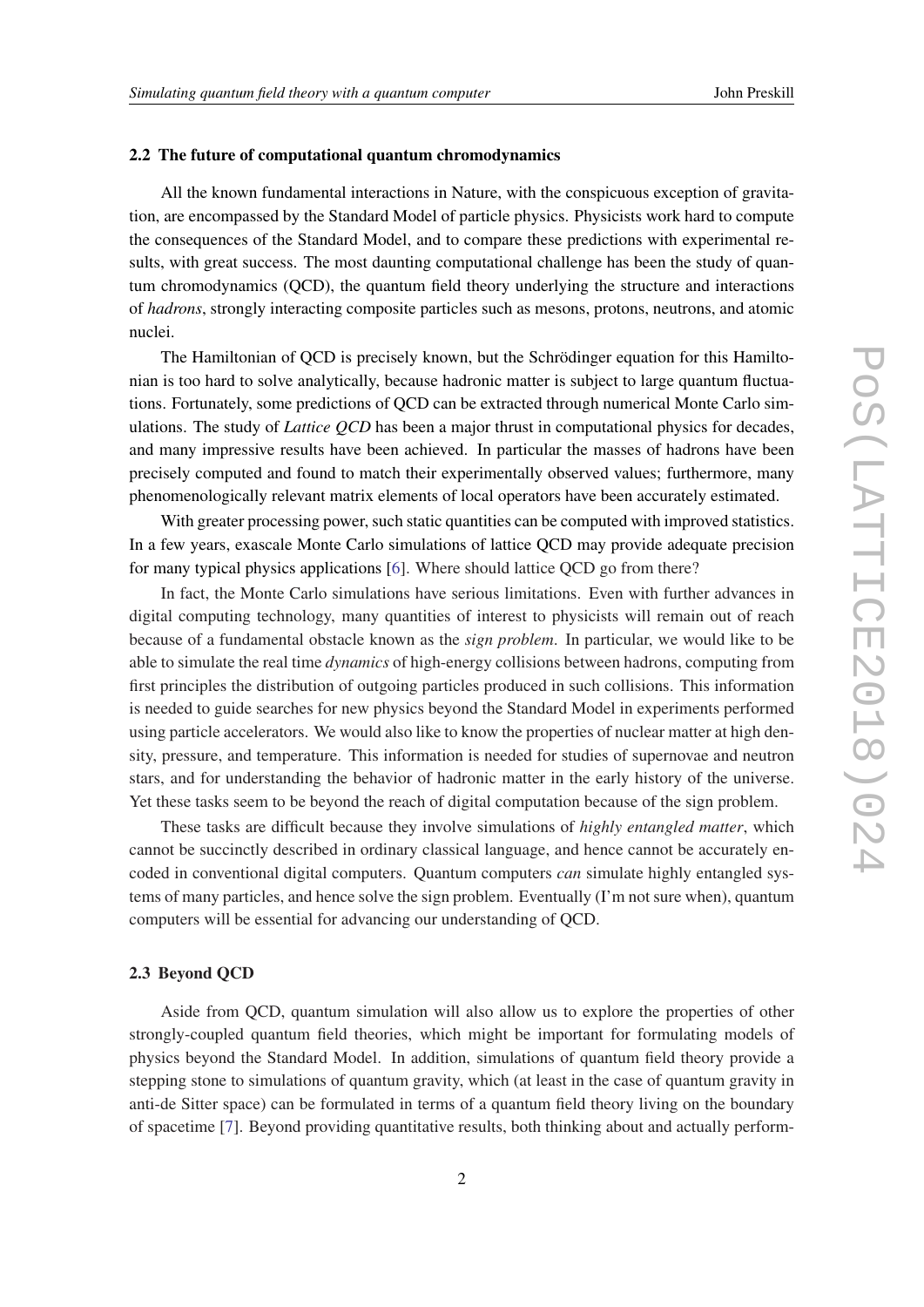ing simulations of quantum field theory and quantum gravity may well lead to unanticipated new conceptual insights.

#### 3. The potential of quantum computing

## 3.1 Why we think quantum computing is powerful

We have at least three good reasons for thinking that quantum computers have capabilities surpassing what classical computers can do. (1) We know of problems that are believed to be hard for classical computers, but for which quantum algorithms have been discovered that could solve these problems easily. The best known example is the problem of finding the prime factors of a large composite integer [\[8\]](#page-19-0). (2) Arguments based on complexity theory show (under reasonable assumptions) that a quantum computer can efficiently sample from probability distributions that we can't sample from efficiently by any classical means [\[9,](#page-19-0) [10\]](#page-19-0). (3) After many decades of effort by physicists to find better ways to simulate quantum systems, we still don't know how to efficiently simulate a quantum computer using a classical digital computer.

## 3.2 Why quantum computing is hard

But building and operating a large-scale quantum computer is a formidable task. Why is it so difficult? The core of the problem stems from a fundamental feature of the quantum world — we cannot observe a quantum system without producing an uncontrollable disturbance in the system. That means that if we want to use a quantum system to store and reliably process information, then we need to keep that system nearly perfectly isolated from the outside world.

Eventually we expect to be able to protect quantum systems and scale up quantum computers using the principle of quantum error correction [\[11\]](#page-19-0). The essential idea is that if we want to protect a quantum system from damage then we should encode it in a very highly entangled state; then the environment, interacting with parts of the system one at a time, cannot glimpse the encoded information and therefore can't damage it. Unfortunately, there is a significant overhead cost for doing quantum error correction, so reliable quantum computers using quantum error correction are not likely to be available very soon.

#### 3.3 The NISQ era unfolds

Though truly scalable fault-tolerant quantum computing is still a rather distant dream, we are now entering a pivotal new era in quantum technology. I thought we should have a name to describe this impending new era, so I made up a word: *NISQ* [\[1\]](#page-18-0). It stands for *Noisy Intermediate-Scale Quantum*. Here "intermediate scale" refers to the size of quantum computers which will be available in the next few years, with a number of qubits ranging from 50 to a few hundred; these devices are too large to be simulated by brute force using the most powerful existing digital supercomputers. "Noisy" emphasizes that we'll have imperfect control over those qubits. Noise will limit the power of NISQ technology, because if we attempt to execute too large a quantum circuit (say, one with more than 1000 gates — that is, 1000 fundamental two-qubit operations), then the signal in the final readout is likely to be overwhelmed by the noise.

Physicists are excited about this NISQ technology, which gives us new tools for exploring the physics of many entangled particles. We also hope that NISQ devices will have valuable practical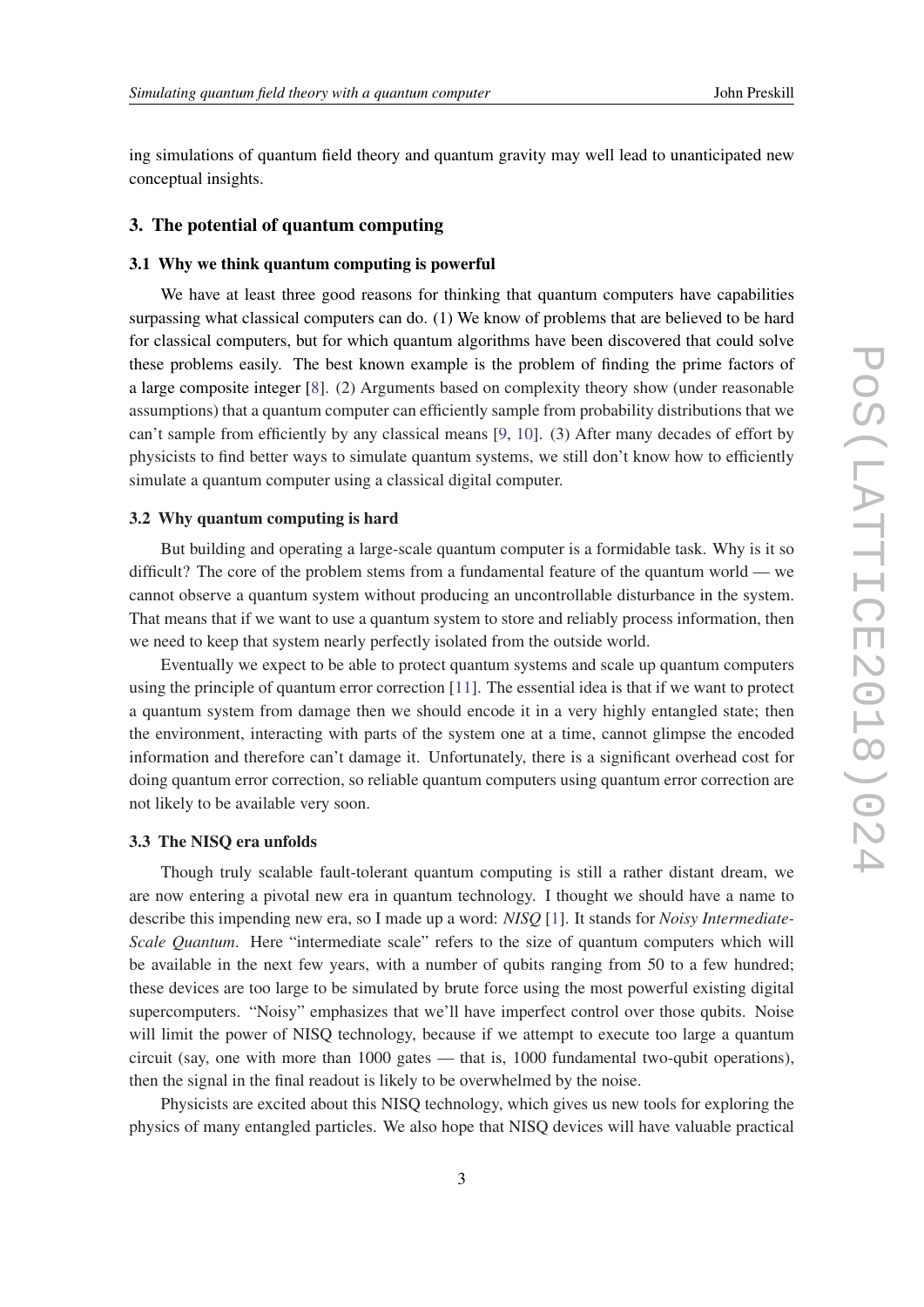applications, but we're not sure about that. I do think that quantum computers will have transformative effects on society eventually, but these may still be decades away. We just don't know how long it's going to take.

#### 3.4 Quantum simulation

Of the applications for quantum computers that we can currently foresee, the most important is likely to be studying the properties of highly entangled many-particle quantum systems. We think that simulating such "strongly correlated" matter is a difficult computational problem, because many very good physicists have tried to solve it for decades and have not succeeded.

Classical computers are especially bad at simulating *quantum dynamics* — that is, predicting how a highly-entangled quantum state will change with time. That is the natural arena where quantum computers seem to have a clear advantage over classical ones [\[12](#page-19-0)]. Perhaps we will learn interesting things about quantum dynamics using NISQ technology in the relatively near future, using noisy devices with of order 100 qubits.

#### 3.5 Digital vs. analog quantum simulators

When we speak of an *analog quantum simulator* we mean a system with many qubits whose dynamics resembles the dynamics of a model system we are trying to study and understand. In contrast, a *digital quantum simulator* is a gate-based universal quantum computer which can be used to simulate any physical system of interest when suitably programmed, and can also be used for other purposes.

Analog quantum simulation has been a very vibrant area of research for the past 15 years, while digital quantum simulation with general purpose circuit-based quantum computers is just now getting started. Analog quantum simulators have been getting notably more sophisticated, and are already being employed to study quantum dynamics in regimes which may be beyond the reach of classical simulators [[13,](#page-19-0) [14\]](#page-19-0).

We can anticipate, though, that analog quantum simulators will eventually become obsolete. Because they are hard to control, they will be surpassed some day by digital quantum simulators, which can be firmly controlled using quantum error correction. Nevertheless, because of the hefty overhead cost of quantum error correction, the reign of the analog quantum simulator may persist for many years. When seeking near-term applications of quantum technology, we should not overlook the potential power of analog quantum simulators.

#### 3.6 The daunting climb to scalability

Solving really hard problems (like factoring numbers which are thousands of bits long) using fault-tolerant quantum computing is not likely to happen for a while, because of the large number of physical qubits needed. To run algorithms involving thousands of protected qubits we may need a number of physical qubits which is in the millions, or more [[15](#page-19-0)]. That's a very large leap from where we will be for the next few years, with of order a hundred qubits. Crossing the "quantum chasm," from hundreds of physical qubits to millions of physical qubits (and beyond), is going to take some time, but we'll get there eventually.

Throughout the NISQ era it will remain important to strive for lower gate error rates in the various quantum platforms. With more accurate quantum gates, quantum computers operating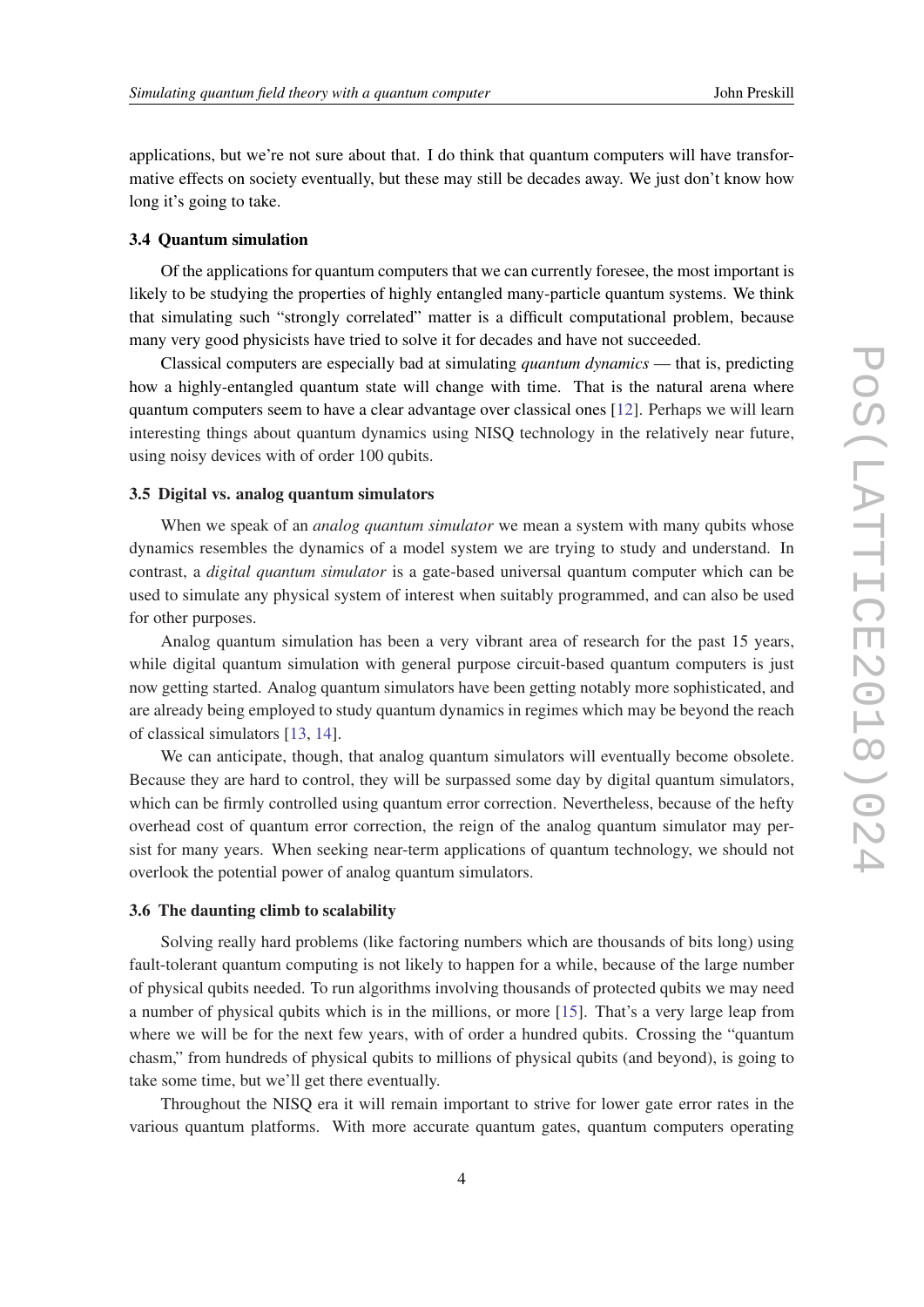without error correction will be able to go further by executing larger circuits. Furthermore, better gates will lower the overhead cost of doing quantum error correction when we eventually move on to fault-tolerant quantum computing in the future. To the extent possible, we should also build noise resilience into our quantum algorithms.

## 4. Quantum field theory

## 4.1 Some history

Quantum field theory was first invented soon after the arrival of quantum mechanics; Dirac, Heisenberg, Jordan, Pauli, Born and other pioneers of quantum mechanics also contributed to early formulations of quantum field theory. One of the first things they noticed is that quantizing the free electromagnetic field yields photons; that insight provided a firmer foundation for the concept of light quanta, which until then had been a more heuristic idea.

Because the coupling strength of photons to electrons and other charged particles (the finestructure constant  $\alpha \approx 1/137$ ) is weak, it's sensible to use perturbation theory to work out the consequences of the quantum electrodynamics, and this works pretty well for computations to the first nontrivial order in  $\alpha$ . But confusion reigned for 20 years because when one attempts to improve the accuracy of such computations by going to higher order in perturbation theory, infinities are encountered which seemed at first to have no clear physical interpretation. That situation changed abruptly in the late 1940s, when Schwinger, Feynman, Tomonaga, and Dyson realized that one can handle these infinities successfully by thinking operationally about what is being computed. When comparing the result of a computation with experiments, we should express our answers in terms of other experimentally accessible quantities, such as the mass or charge of the electron; then the infinities conveniently cancel. The moral is: if you ask the theory a sensible physical question it will provide a sensible answer; however, it took a lot of combinatoric agility to verify that this procedure (called *renormalization*) really works.

The first efforts to turn quantum field theory into a rigorous mathematical subject occurred in the 1950s, when Wightman in particular formulated a set of axioms which define what we mean by a relativistic quantum field theory [\[16](#page-19-0)]. The subject took a significant step forward around 1970 largely through the work of Ken Wilson, who taught us to think of quantum field theory as a kind of second-order phase transition [\[17](#page-19-0)]. The Standard Model of particle physics was also formulated in the 1970s, and still stands as our best description of the strong and electroweak interactions after decades of thorough vetting in high-energy-physics experiments.

#### 4.2 Universality: Why Ken Wilson is our hero

Ken Wilson is a hero to me and many others because he provided a satisfying answer to the question: What is quantum field theory? (His was not the first answer, nor was it the complete and final answer, but nevertheless it transformed our understanding of the subject.) Wilson understood more deeply than his predecessors the meaning of renomalization.

The problem of infinities arises because quantum field theory involves an infinite number of degrees of freedom per unit volume; the fields have modes of arbitrarily short wavelength. Even for a finite volume of space, no matter how small, simulating this infinite system exactly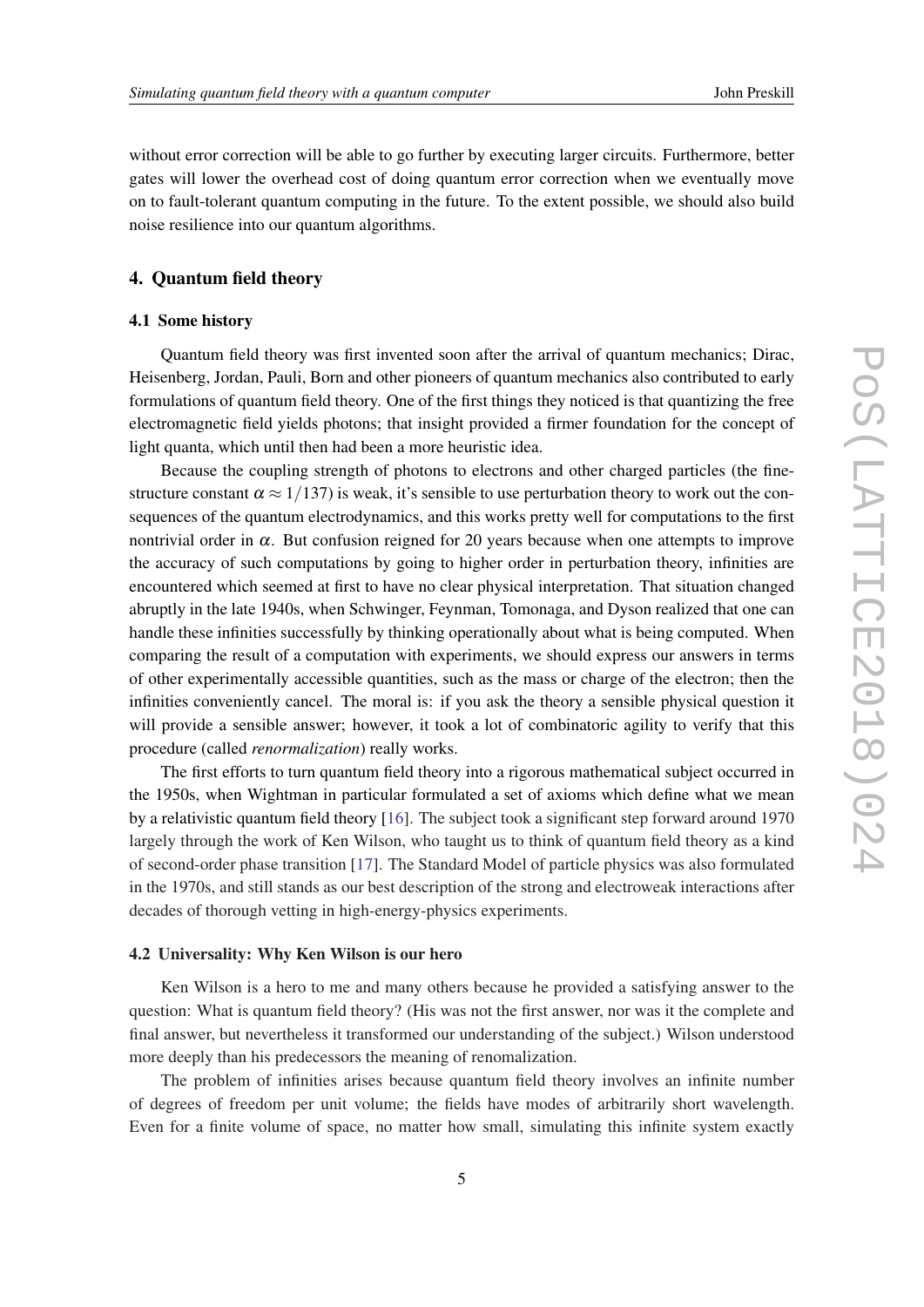would be impossible with any finite machine. But the key point about renormalization is that if you are interested in computing things that can be measured at long distances or low energy (in what physicists call "the infrared"), there is limited sensitivity of that long-distance physics to the underlying physics at very short distances ("the ultraviolet").

You might think that the long-distance physics should depend in a very complicated way on the short-distance physics that defines the theory, and that's true in a way. But something wonderful happens. All of the short-distance details can be absorbed into a small number of "renormalized parameters" needed to specify the long-distance phenomena. We call this miracle "universality" to convey that many models with different properties at short distances can all give rise to the same predictions about the physics at long distances.

Universality makes quantum field theory useful in condensed matter physics, where we typically study macroscopic phenomena which are insensitive to the microsopic properties at the atomic distance scale. And it is also used in fundamental physics to describe elementary particles and their interactions. For this latter purpose the quantum field theories of interest are "relativistic" — this means the same laws of physics govern all observers who move at constant velocity relative to one another, so there is no preferred inertial frame of reference.

## 4.3 Effective field theory

Universality is really what makes it possible for us to do physics at all. If we had to understand physics at the Planck scale, at  $10^{-35}$  meters, to compute the properties of the hydrogen atom  $(10^{-10}$ meters) or the physics that's going on at the Large Hadron Collider (10<sup>-18</sup> meters), then we'd really be stuck. Fortunately, that is not necessary. We can do physics one scale at a time, understanding a given energy scale in detail, while still remaining largely ignorant about what's going on at still higher energies.

By attacking problems one energy scale at a time we can make progress, but universality is really a two-edged sword. Since low-energy phenomena do not depend very strongly on physics at shorter distances, it is hard to learn about very-short-distance physics in experiments which are feasible using today's particle accelerators. This limitation frustrates the high-energy physicists.

From today's post-Wilson viewpoint, the notion that a quantum field theory accommodates an infinite number of degrees of freedom per unit volume is really a convenient fiction, an idealization rather than a precise description of reality. The Standard Model accurately describes almost all known physics (excluding gravity), but we modestly call it an "effective" field theory. The word "effective" reminds us of the theory's limited scope, that we expect it to fail eventually if we push it toward and higher and higher energy.

An effective theory has an energy scale associated with it, what we call the theory's renormalization scale. As that scale changes, the effective theory should change, too, if it is to continue to provide an accurate description of the physics at that scale. This scale-dependence of the theory is called "renormalization-group flow." Given an effective theory, a theory which makes sense at shorter distances and flows to that effective theory at longer distances is called the "ultraviolet completion" of the effective theory. If an ultraviolet completion of the effective theory exists, because of universality it need not be unique. That's why, to find out how physics behaves at shorter distances, we need to do experiments at higher energies.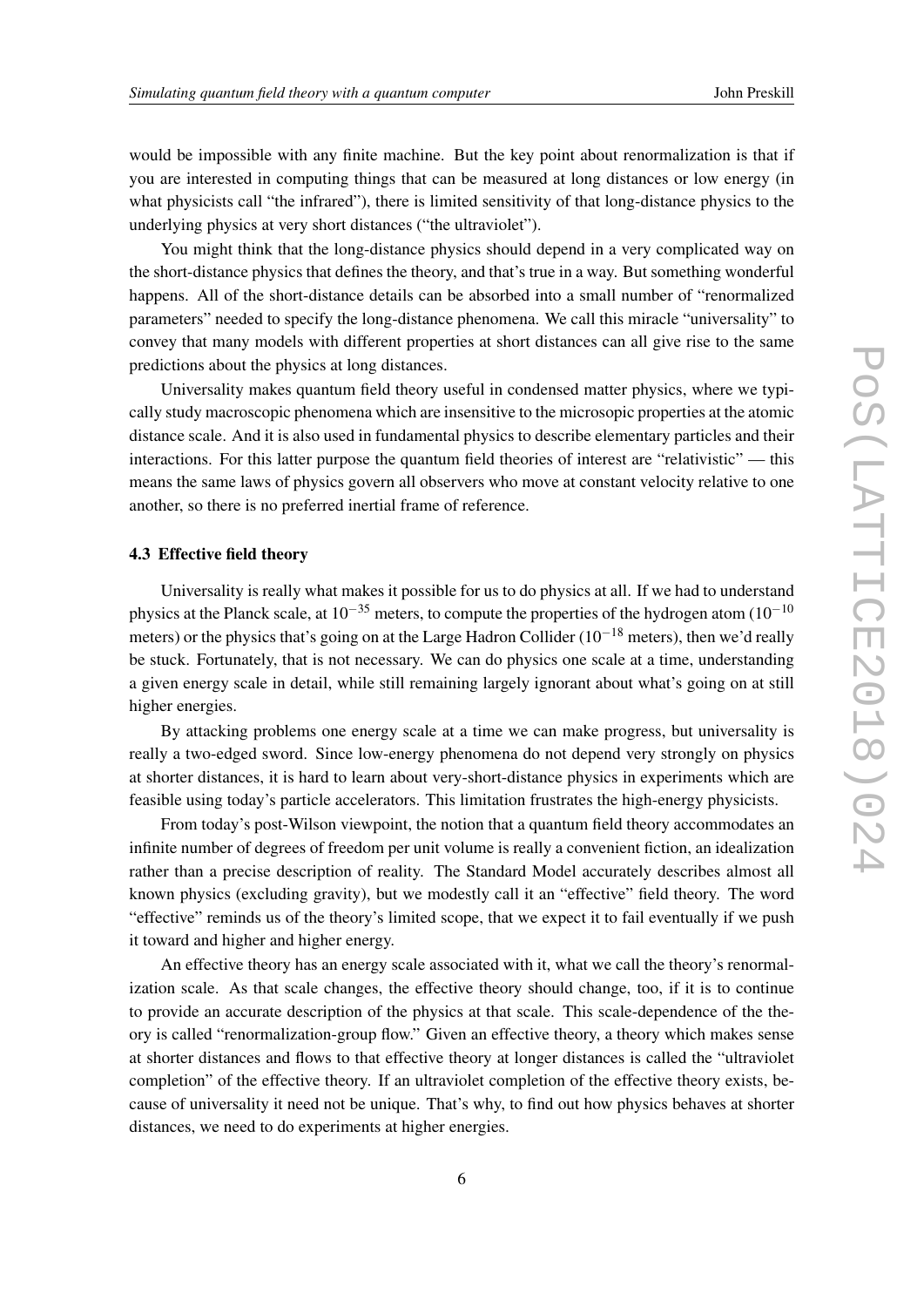Sometimes instead of an "ultraviolet completion" we speak of a "continuum limit." Following Wilson, we make sense of the quantum field theory by replacing continuous space by a spatial lattice with a nonzero lattice spacing *a*, where the Hamiltonian couples neighboring lattice sites. This theory defined on the lattice, with a finite number of lattice sites per unit of physical volume, is said to be a "regulated" version of the continuum theory, where the lattice spacing can be regarded as the "short-distance cutoff," the shortest distance scale to which the theory is applicable. Once the theory is regulated, it has a finite number of degrees of freedom per unit volume, rather than an infinite number, which makes it easier to define, understand, and study. Furthermore, once regulated, the theory can be simulated using methods which are well known to computational scientists.

Taking the "continuum limit" in which the lattice spacing *a* shrinks to zero is essentially equivalent to characterizing what the physics looks like at distance scales which are arbitrarily large compared to the lattice spacing. This limit may fail to exist, or rather, it might be that the theory becomes a boring noninteracting ("free") theory in this limit. Correspondingly, in that case the interacting effective theory cannot be completed in the ultraviolet.

Wilson's insights largely flowed from his thinking, in the 1960s, about how to simulate a quantum field theory on a digital computer. It is reasonable to anticipate that we will gain further insights from thinking about, and actually doing, simulations of quantum field theories on quantum computers. Or we might have an even more ambitious goal — perhaps thinking about, and actually doing, simulations of quantum gravity on quantum computers can bring us closer to answering the vexing question: What is string theory? It may be noteworthy that the time it took from the first formulations of quantum field theory (ca. 1927), to Wilson's insights about the nature of the subject (ca. 1970), is comparable to the span of time since string theory was first proposed as a quantum theory of gravity (ca. 1974) to today. In the study of quantum gravity we're still waiting for our Wilson to come along.

One apologetic note: I have heavily used the word "theory" in this discussion. Physics readers are not likely to be perturbed by overuse of this word, but for specialists in other fields, like computer science, it can be disorienting. I have not attempted to explain what I mean by a "theory," and there may not be unanimous agreement about that even among physicists. Suffice it to say that, thanks to universality, we can identify broad classes of microscopic model Hamiltonians which describe similar long-distance physics, encoded in a small number of adjustable renormalized parameters, and we usually regard two Hamiltonians in the same class as belonging to the same "theory." In many cases, just the spatial dimensionality and the symmetry of the Hamiltonian are enough data for specifying the "theory" in question.

## 4.4 About rigor

For mathematically inclined readers, I'll make a comment about rigor. One can rigorously define what a relativistic quantum field theory is — that was point of the Wightman axioms and one can prove nontrivial theorems that follow from these axioms [\[16](#page-19-0)]. In the early days this program was nonconstructive; the only known examples of theories satisfying the axions where "free" theories of noninteracting particles, which are not very interesting. Starting in the 1970s there were notable successes at rigorously constructing nontrivial interacting theories that satisfy the axioms [[18\]](#page-19-0), but that success has mostly been limited to what we call *superrenormalizable*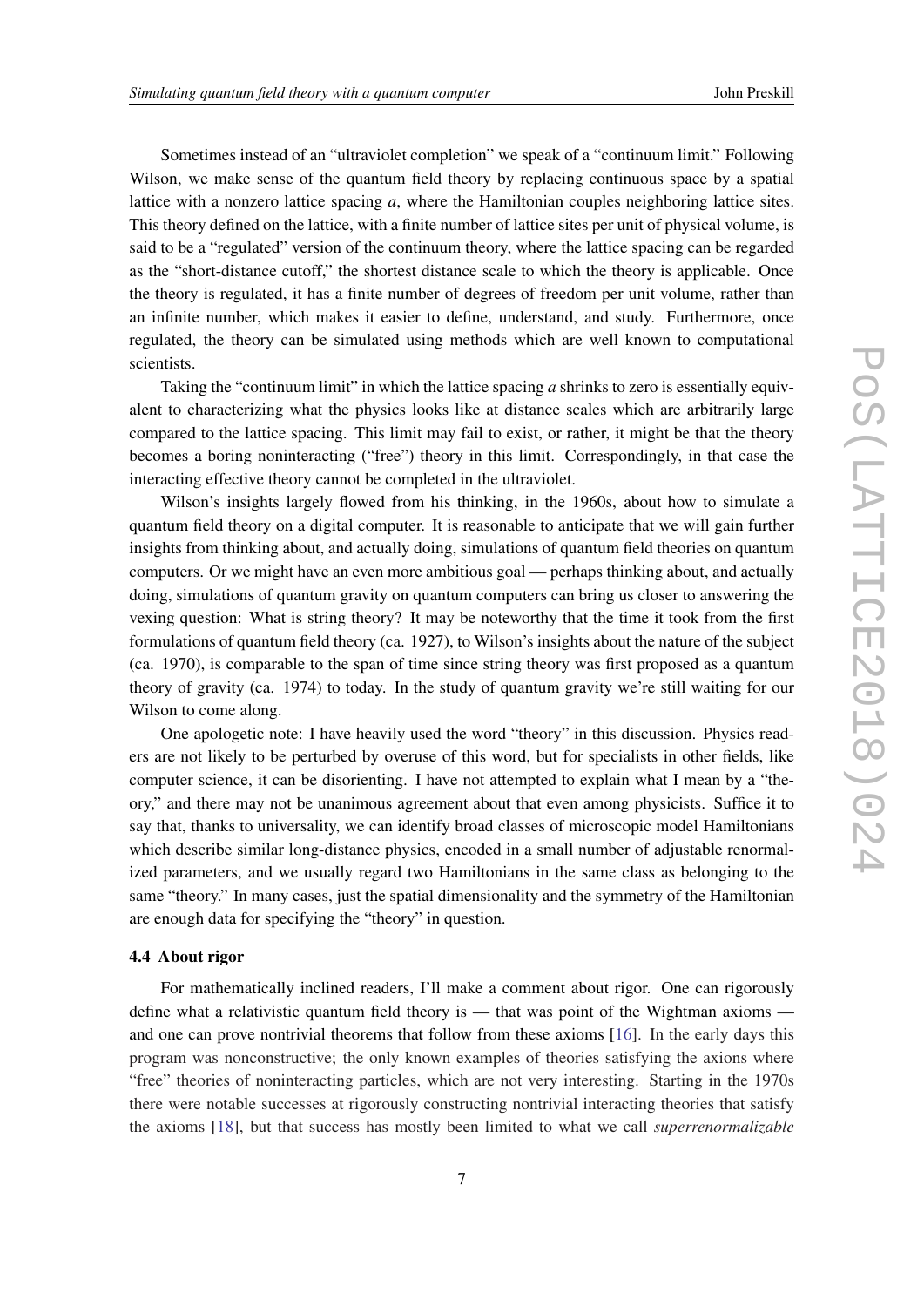theories, which have especially weak sensitivity to the short-distance physics. It remains unsettled whether asymptotically free quantum chromodynamics (QCD) exists as a theory that satisfies the Wightman axioms, though we physicists have no particular reason to doubt it.

With rare exceptions, quantum field theory in more than  $D = 4$  spacetime dimensions isn't a very interesting subject because only free theories exist . The case of a self-coupled scalar theory in  $D = 4$  is marginal; we don't think it exists as an interacting theory in the continuum satisfying all the Wightman axioms, but it is still potentially interesting to simulate its behavior at distances exceeding the short-distance cutoff by a reasonably large factor.

When we analyze classical or quantum algorithms for simulating quantum field theory, we sometimes need to settle for heuristic arguments. For example, in estimating how the error in our simulations scales with the lattice spacing, we might make use of perturbation theory in ways that we can't fully justify [[2](#page-19-0), [3](#page-19-0), [4\]](#page-19-0). For now that's the best we can do. Our goal is for the analysis to be precise when possible, and nonrigorous only when necessary.

By the way, while there is a rigorous version of relativistic quantum field theory, and a set of axioms specifying properties which any such theory should obey, we don't yet have that for string theory. A famous conjecture asserts that quantum gravity in negatively curved anti-de Sitter (AdS) spacetime is precisely equivalent (or "dual") to a conformally invariant quantum field theory defined on the boundary of the spacetime [\[7\]](#page-19-0). Though there is much evidence in favor, this conjecture is a bit dissatisfying at present because we have no alternative way of defining quantum gravity in AdS aside from saying it is the thing which is dual to the field theory!

## 5. Quantum simulation of quantum field theory: What is it?

#### 5.1 What problem does the algorithm solve?

When we simulate quantum field theory, what kinds of problems might we want to solve? There are many options.

We might, for example, study *scattering processes*. Given some description of an initial state such as particles that are about to collide with one another, we can sample accurately from the final states produced by collisions. We might want to compute the *vacuum-to-vacuum persistence amplitude*. If classical sources are coupled to local observables, where the sources turn on and off in some way that depends on position in space and time, we can calculate the amplitude for the ground state of the theory to be preserved. This amplitude can be related to *correlation functions* of the local observables. We can also calculate such correlation functions directly, determining the matrix element between initial and final ground states for a string of local observables inserted at specified points in spacetime. Such correlators can be related to bulk *transport properties* like thermal conductivity or viscosity. Or we can compute transport properties by directly simulating the bulk dynamics. To study phenomena of interest, it is often fruitful to ask: How would you investigate these properties by doing an experiment? Your answer may guide the formulation of an algorithm modeled on that potential experiment.

All these simulations of dynamics are hard to do with classical computers. But no "sign problem" prevents us from doing the simulation if we have a quantum computer.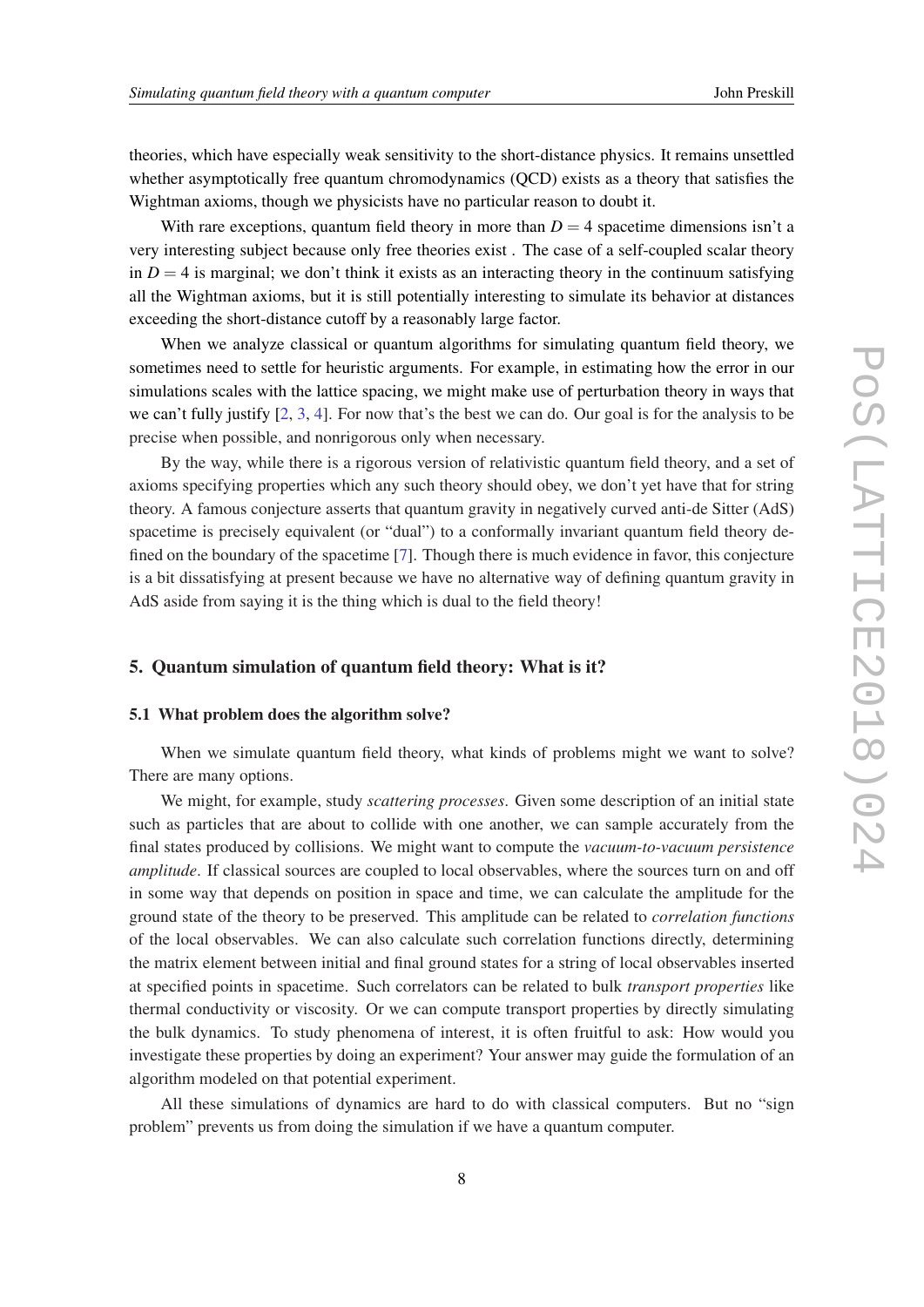#### 5.2 Real time vs. imaginary time

Experts on lattice gauge theory should be reminded that when we speak of algorithms for simulating quantum systems on a quantum computer we usually have in mind simulating quantum evolution in real time. Today's lattice experts prefer (classical) simulations in imaginary time, in Euclidean rather than Lorentzian spacetime. We quantumists wish we could do the same, but we don't know how to simulate imaginary time evolution with a quantum computer.

That's too bad, because imaginary time evolution has advantages for some purposes like efficiently preparing ground states of quantum systems. But it's not really so bad, because Nature evolves in real time, too, and our ultimate goal is to simulate how Nature behaves! Furthermore, the simulation of real-time evolution for highly entangled many-particle quantum systems, including quantum field theories, is believed to be a hard problem classically, yet quantumly tractable. Euclidean computations are useful for computing static properties, like the mass spectrum and matrix elements of local operators, but are ill suited for studying dynamical phenomena. That's where the quantum computer should have a huge advantage.

In quantum simulations we work with Hamiltonians, not with a manifestly covariant formulation of the theory like an action formulation. Typically we pick some inertial frame, and simulate the Hamiltonian evolution in that frame. If we are careful we can extract results which do not depend on that choice of reference frame. In any case, our goal might be to simulate an experiment as observed in a particular frame, so it makes sense to simulate the dynamics as seen in that frame.

The Hamiltonians that arise in physics are typically *local*. When the quantum algorithm experts say a Hamiltonian *H* is local, they usually mean that *H* can be expressed as a sum of terms such that each term couples together only a constant number of degrees of freedom, rather than a number of degrees of freedom which increases with the size of the system. When physicists say *H* is local, they usually have in mind a stronger property, sometimes called *geometric locality* (in a specified number of spatial dimensions). For example, a Hamiltonian is geometrically local in one dimension if the degrees of freedom can be arranged on a line, and each term in the Hamiltonian couples only degrees of freedom located inside an interval of constant length.

Quantum field theories are geometrically local in this sense; if the theory is defined on a spatial lattice, only fields at neighboring lattice sites are coupled. Local Hamiltonians are easier to simulate than arbitrary Hamiltonians, but the simulation task can still be quite challenging!

#### 5.3 Prototypical task

Here's a typical task that we might perform in a quantum simulation. (1) Prepare the initial state whose evolution we want to study in our quantum computer, such as an incoming scattering state of two or more particles, if we are trying to study a scattering process. (2) Evolve the state forward in time using the Hamiltonian, in the particular reference frame that we've chosen, for some specified time interval. (3) Measure an observable, for example by simulating the measurement performed by a particle detector in an idealized laboratory.

The goal of this procedure is to sample accurately from the probability distribution of possible outcomes for that final measurement. If the simulation is imperfect, then we quantify the error in the simulation as the distance (in some suitable norm) between the probability distribution we sample from in practice, and the ideal distribution for the noiseless system.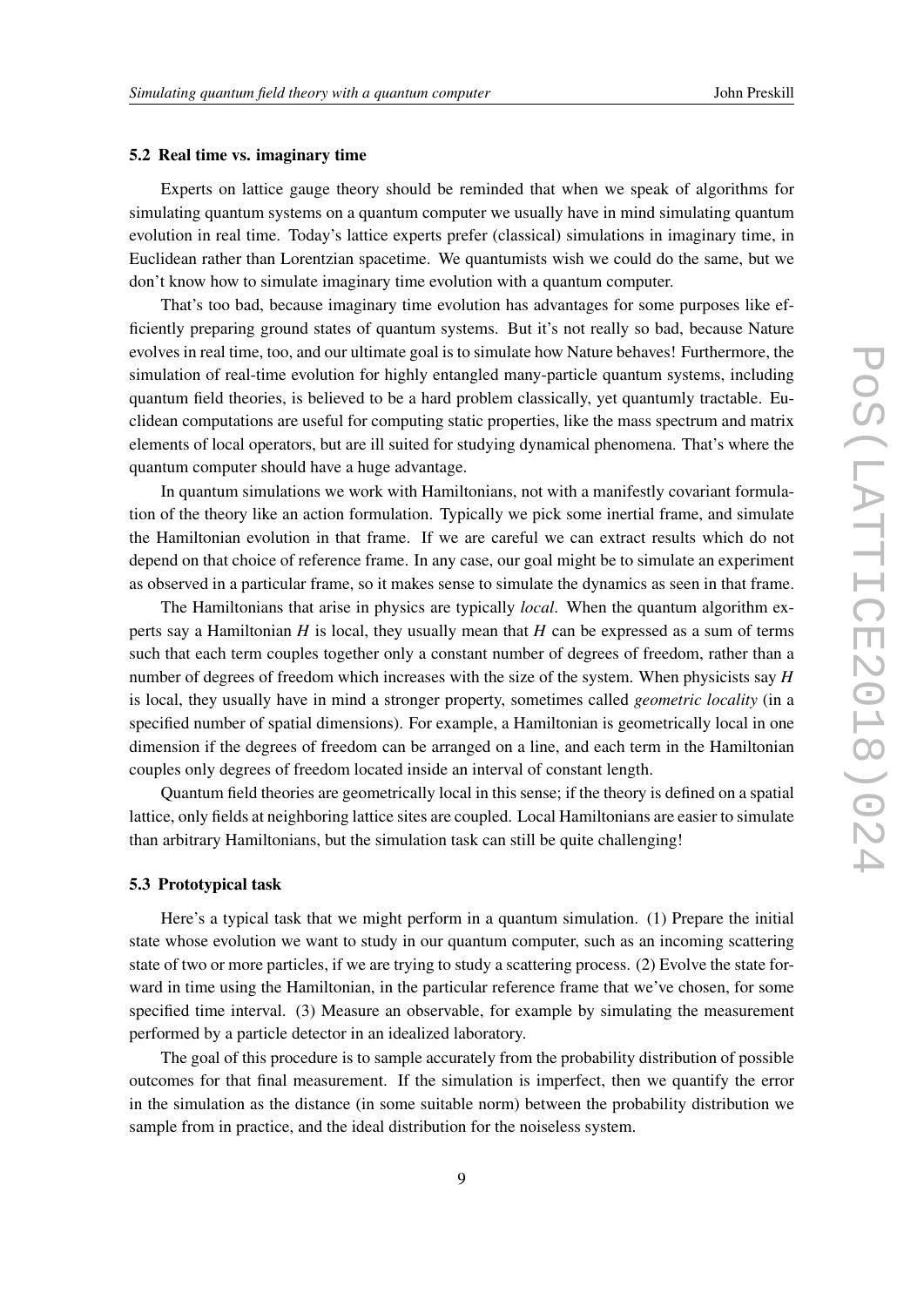In analyzing the algorithm, we determine what computational resources would suffice to achieve a specified error. The resources we typically care about are the number of qubits and the number of gates, perhaps also the circuit depth if the computation is highly parallelizable. This resource cost depends on many features of the input to the problem. These include the simulated physical volume, the evolution time, the number of particles involved, the total energy of the process, and the desired error. The cost also depends on properties of the Hamiltonian, in particular on particle masses and interaction strengths.

If we use a classical computer to perform this task, a brute force simulation would require resources scaling exponential with the system size. If we use a quantum computer instead, we hope at the very least that the resource cost scales polynomially with all of these input parameters, and we have verified this scaling for scattering problems involving scalar particles and fermions [[2](#page-19-0), [3](#page-19-0), [4\]](#page-19-0). If the resources scale polylogarithmically rather than polynomially with the input parameters, then we are even happier. Constant factors are also important, especially if we wish to assess whether the algorithm might be practical using relatively near-term devices.

#### 5.4 Preparing the initial state

To get the simulation started, we need to load the initial state into our quantum computer. That might not be so easy. For some local Hamiltonians, even preparing the ground state of the Hamiltonian is computationally hard, too hard for a quantum computer to solve the problem efficiently. As we've known for decades, just finding the lowest energy state of a classical Ising-like spin glass in two dimensions is NP-hard [[19\]](#page-19-0), as hard as any problem whose solution can be checked efficiently using a classical computer. For quantum local Hamiltonians, preparing the ground state is even harder: it is *QMA-hard*, as hard as any problem whose solution can be checked efficiently using a quantum computer [[20\]](#page-19-0), and QMA-hard instances can occur even in one dimension [\[21](#page-19-0)].

That sounds scary, but we don't need to be too discouraged if our goal is to simulate Nature. States existing in Nature are not ones which are NP-hard or QMA-hard to prepare. (If they were, that would be a deep and very surprising discovery about the history of the universe.) This remark applies to ground states, and also to equilibrium Gibbs states at nonzero temperature and chemical potential, or to states far from equilibrium. For a spin glass, for example, preparing a low-temperature Gibbs state might be hard, but that won't prevent us from simulating the behavior of the spin glass observed in an actual experiment performed in a reasonable amount of time; if it takes an exponentially long time for the system to reach thermal equilibrium, then equilibrium behavior will not be observed in the experiment.

With admitted hubris, we declare that if Nature has managed to prepare the initial state efficiently, then we should be able to do the same in our simulation. But how? No method is foolproof, but there are a few tricks at our disposal.

One is the *adiabatic method*. For example, suppose we would like to prepare the ground state of a massive interacting scalar field theory. If we turn off the coupling constant, the theory becomes free; then its ground state is Gaussian, and hence easy to prepare. Then we simulate the evolution of the state as the coupling constant slowly increases to the desired nonzero value. Thanks to the quantum adiabatic theorem, the system is likely to stay in its ground state during the evolution if the coupling changes slowly, on a time scale determined by the *mass gap*, the mass of the lightest particle. This method may fail if a quantum phase transition is encountered during the excursion of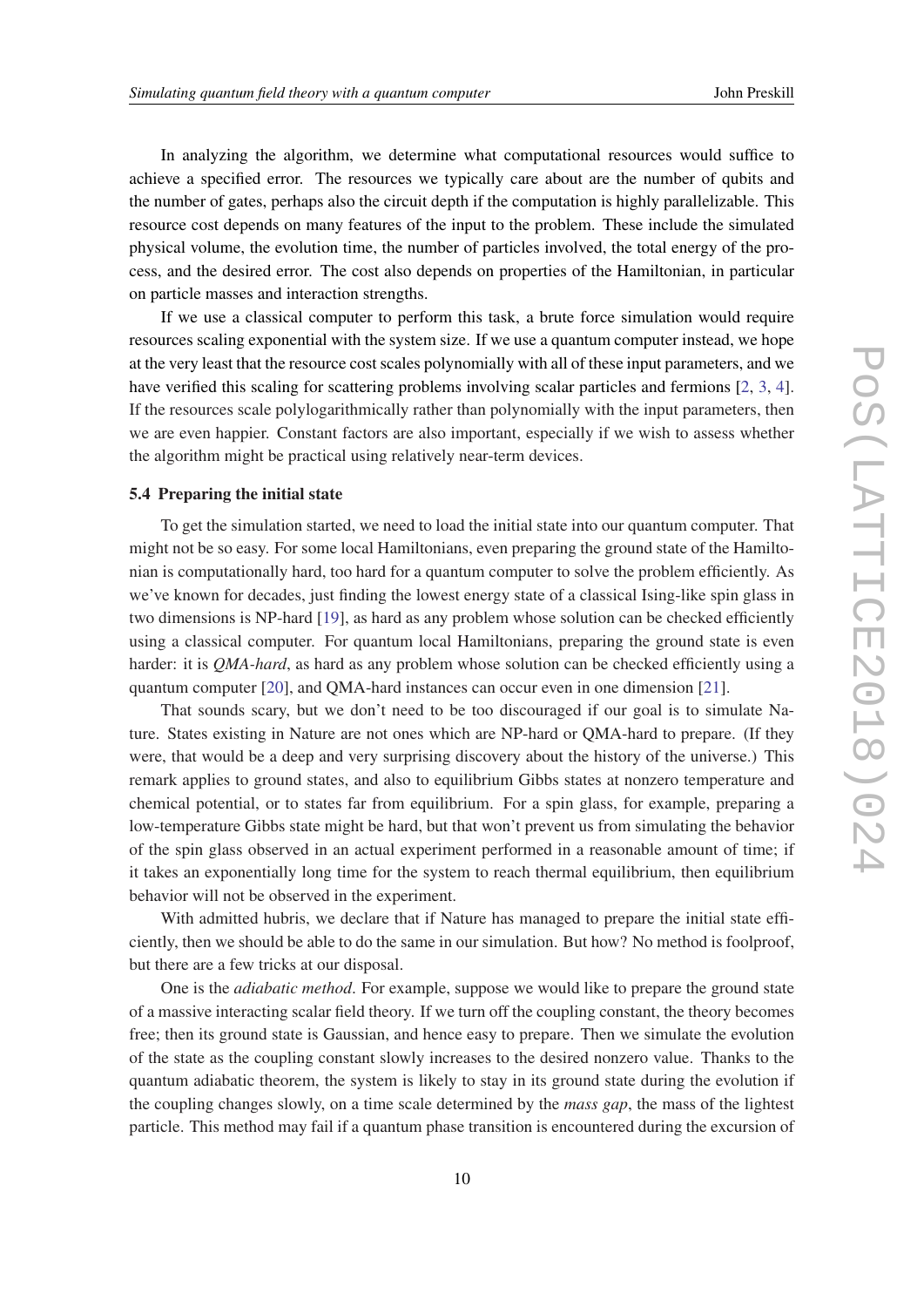the coupling, where the mass gap goes to zero. Even in that case we might succeed when simulating a finite volume, since the finite-size system has a nonzero energy gap even at the critical point, but the very small gap due to the finite volume means that the coupling must change especially slowly while crossing the critical point, which makes the method much less efficient.

Of course, the vacuum does not evolve, but we can adapt the adiabatic method to prepare more interesting states. For example, after the vacuum of the interacting theory is prepared, we can simulate carefully shaped pulses coupled to the fields which excite the creation of localized particle wave packets with specified (approximate) momentum and position [\[5\]](#page-19-0). Alternatively, we can prepare wave packets in the free theory (which is fairly easy), and then "tether" the wave packets to prevent them from propagating or spreading during the adiabatic ramping up of the coupling [[2](#page-19-0), [3](#page-19-0)].

An alternative approach is to leverage the success of classical *tensor-network methods*, which work especially well in one spatial dimension, for preparing low-energy states of many-body systems. For example, classical methods can be used to find an efficient description of the ground state [[22\]](#page-19-0), or of the incoming state for a scattering process [\[23](#page-19-0)], which can be then be compiled as a quantum circuit to initialize a quantum computation [[24\]](#page-19-0).

## 5.5 How to regulate

How should we regulate a quantum field theory and turn it into an object that we know how to simulate? There are a lot of options, and it is not immediately obvious which way is best.

There are potential advantages to working in momentum space, since transforming to momentum space diagonalizes the Hamiltonian of a free translation-invariant theory, and furthermore there are powerful tools for studying renormalization-group flow in momentum space. However, for simulating interacting theories the position-space formulation of the theory is more natural, because the interactions among fields are spatially local; therefore working in the position basis tends to make the simulation more efficient.

In our algorithms for simulating scalar field theories, we introduce a spatial lattice, with lattice spacing *a*. The lattice is an artifice introduced for convenience, and our goal is to extract physical properties at distance scales much larger than *a*, which are relatively insensitive to the precise structure of the theory at scale *a*.

Formally, fields are operator-valued distributions [[16\]](#page-19-0). More informally, a scalar field  $\phi(x)$  is an unbounded quantum continuous variable at each point  $x$  in space. For the theory to be simulable, we replace  $\phi(x)$  at each lattice site by a discrete variable with a finite number *N* of mutually orthogonal eigenstates. There is a conjugate variable  $\pi(x)$ , the field momentum at the lattice site x, which is related to  $\phi(x)$  by Fourier transforming. Here I mean, not the Fourier transform with respect to the spatial variable *x*, but rather the quantum Fourier transform applied to the *N*-dimensional Hilbert space residing at each lattice site *x*. For  $N = 2<sup>n</sup>$ , the quantum state of the field at a site can be encoded in *n* qubits.

This truncation of  $\phi(x)$  and  $\pi(x)$ , as well as the nonzero lattice spacing *a*, are sources of error. If we want to study a process with energy *E*, then as *E* increases we need to make the lattice spacing *a* smaller in physical units, and we also need to increase the dimension *N* of the Hilbert space at each site, to keep the error fixed. This means that the number of qubits needed for the simulation of a fixed physical volume increases with *E*.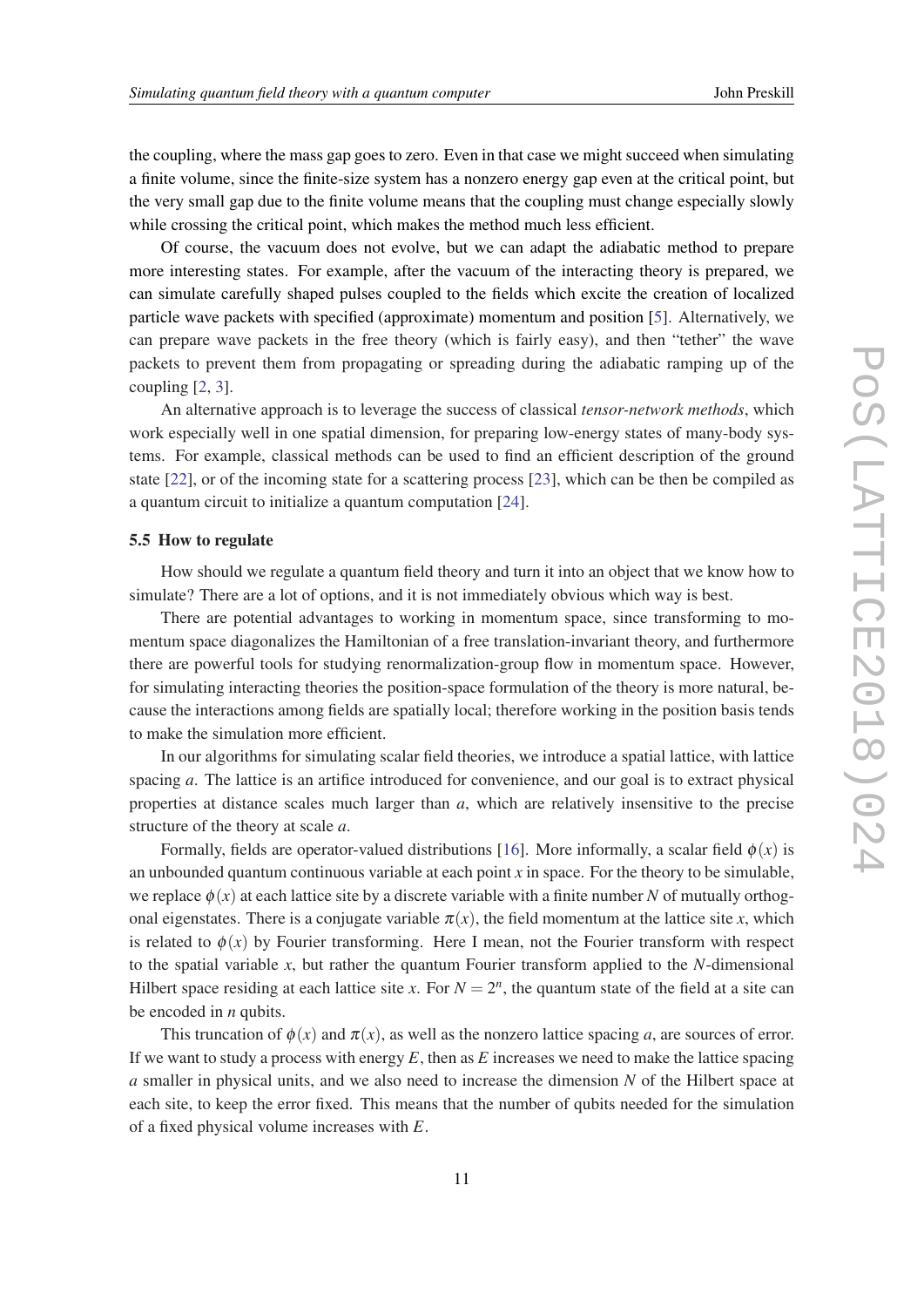There may be more clever ways of regulating that would improve the efficiency of the simulation. Alternatives have been proposed [\[25](#page-19-0), [26\]](#page-20-0), but I don't know of persuasive evidence that an alternative method would significantly improve the resource cost of simulations that address physics questions of interest.

# **5.6** Example:  $\phi^4$  theory in *D* spacetime dimensions

To be a bit more concrete, consider the Hamiltonian for a self-interacting scalar field in *D* spacetime dimensions (*D*−1 spatial dimensions):

$$
H = H_{\pi} + H_{\phi}, \text{ where}
$$
  
\n
$$
H_{\pi} = \sum_{x \in \Lambda} a^{D-1} \left( \frac{1}{2} \pi(x)^2 \right),
$$
  
\n
$$
H_{\phi} = \sum_{x \in \Lambda} a^{D-1} \left( \frac{1}{2} \nabla \phi(x)^2 + \frac{m_0^2}{2} \phi(x)^2 + \frac{\lambda_0}{4!} \phi(x)^4 \right).
$$
\n(5.1)

Here the lattice site *x* is summed over a cubic lattice  $\Lambda$ , and the gradient term is defined by

$$
\nabla \phi(x)^2 = \sum_{j=1}^{D-1} \left( \frac{\phi(x+e_j) - \phi(x-e_j)}{2a} \right)^2,
$$
\n(5.2)

where the  $x + e_j$  denotes the nearest neighbor of site x in the *j* direction, and *a* is the lattice spacing. The conjugate variables  $\phi(x)$  and  $\pi(x)$  obey the canonical commutation relations

$$
[\phi(x), \phi(y)] = 0, \quad [\pi(x), \pi(y)] = 0, \quad [\phi(x), \pi(y)] = ia^{-(D-1)}\delta(x, y). \tag{5.3}
$$

If the coefficient  $\lambda_0$  of the  $\phi^4$  term vanishes, then the Hamiltonian density is a quadratic function of the  $\phi$  and  $\pi$  variables. In that case the theory is Gaussian; it is easy to diagonalize the Hamiltonian and solve the theory exactly — it describes massive noninteracting particles. When  $\lambda_0$  is nonzero these particles interact and the physics is more interesting. The dimensionless number which characterizes the strength of the these interactions is  $\lambda_0/m_0^{4-D}$ . However, the parameters  $m_0$ and  $\lambda_0$  are the *bare* parameters appearing in the lattice Hamiltonian;  $m_0$  may have a much different value than the actual physical mass of the particle described by this theory, and  $\lambda_0 m_0^{4-D}$  may be much different than the dimensionless coupling constant which characterizes the actual interaction strength for particles with energy small compared to  $a^{-1}$ .

Note that we have written the Hamiltonian density in eq.(5.1) as a sum of two terms — one is diagonal in the  $\pi(x)$  basis, while the other is diagonal in the  $\phi(x)$  basis. We can switch back and forth between these two bases by Fourier transforming the field variables at each site [\[2,](#page-19-0) [3](#page-19-0), [28\]](#page-20-0). (I emphasize again that this Fourier transform should not be confused with the spatial Fourier transform.) Decomposing the Hamiltonian this way is handy when we simulate time evolution. If we choose a small time step ε, we can express  $exp(-iεH)$  as  $exp(-iεHπ)exp(-iεHφ)$  making a small  $O(\varepsilon^2)$  error (and furthermore the error can be systematically suppressed using higher-order Suzuki-Trotter formulae [[27\]](#page-20-0)). It is easy to simulate time evolution governed by the diagonal Hamiltonian  $H_{\pi}$  or  $H_{\phi}$ . Thus we can evolve the system using the (field) Fourier transform to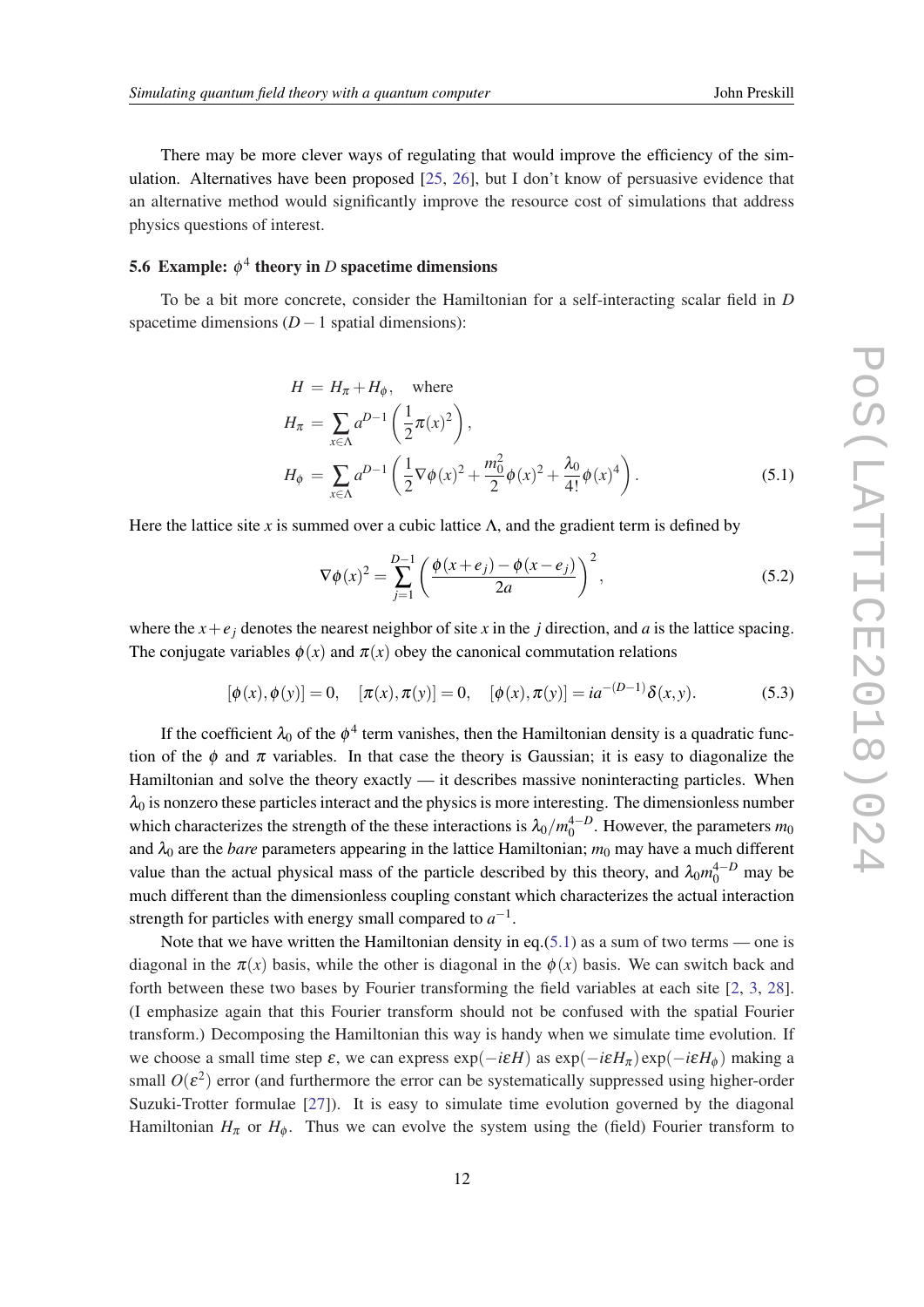alternate back and forth between the  $\pi$  and  $\phi$  bases, and applying a diagonal evolution operator in each small time step.

In the Hamiltonian formulation, introducing a lattice breaks Lorentz invariance badly. Therefore, we need to carefully tune the bare parameters in the lattice Hamiltonian to closely approximate the Lorentz-invariant theory we wish to study. In addition, to accurately describe continuum physics we need the physical mass *m* of the lightest particle in the theory to be small compared to  $1/a$ , where *a* is the lattice spacing, and fine tuning of the bare Hamiltonian is needed for this purpose as well. (That we need to tune close to a second-order phase transition for a scalar particle to be light compared to the ultraviolet cutoff was the reason for expecting the discovery of new physics at the Large Hadron Collider at energy scales not far above the Higgs boson mass.)

## 5.7 Sources of error

Suppose we simulate the high-energy scattering of two single-particle wave packets in the self-coupled scalar field theory. As described in §5.4, we might do this by first preparing wave packets of the free theory, and then "dressing" the wave packets by adiabatically turning on the coupling constant, while keeping the wave packets tethered to prevent propagation and spreading. Once the wave packets are fully dressed, we untether them, and allow them to collide; as described in §5.6, we can simulate time evolution using Trotter product formulas, while applying the quantum Fourier transform to switch back and forth repeatedly between the  $\pi(x)$  basis and the  $\phi(x)$ basis. Finally we sample the final state by measuring suitable observables. We might do this by adiabatically turning off the coupling and then using *quantum phase estimation* to measure occupation numbers of the modes of the free theory. (In a typical high-energy collision, many particles are produced.) Here we take for granted that there are no avoided level crossings obstructing the adiabatic method; potentially these could arise because of a quantum phase transition encountered during the excursion of the coupling, or because the lightest particles in the interacting theory are bound states rather than dressed versions of the single-particle states of the free theory.

What potential sources of error should we worry about when we follow this protocol? Some of these are already familiar from experience with Euclidean lattice computations. The simulation has a nonzero lattice spacing, and we need to extrapolate to the limit of zero lattice spacing to capture the continuum physics accurately. We simulate only a finite spatial volume, and so need to extrapolate to the limit of infinite volume. In addition, the fields and conjugate momenta at each lattice site are unbounded continuous variables, which we approximate by retaining only a finite number of bits of precision. Aside from all that, we approximate continuous time evolution with a finite quantum circuit, introducing an error which depends on the size of the time step. Finally, when we use the adiabatic method for state preparation, diabatic particle production can be a serious contribution to the error if the Hamiltonian changes too quickly. The combined effect of all these sources of error determines how the computational resources scale with the error and with the properties of the incoming scattering state. Finally, all of the errors described so far arise even when the quantum circuit used in the simulation is executed perfectly. In a realistic simulation, noise in the execution of quantum gates will be a further troublesome source of error.

To be a bit more concrete, consider the case of the scalar field theory with a  $\phi^4$  interaction in 2+1 spacetime dimensions [[2](#page-19-0), [3\]](#page-19-0). This theory is superrenormalizable, so we know it has a continuum limit and a relatively well behaved perturbation expansion. A perturbative analysis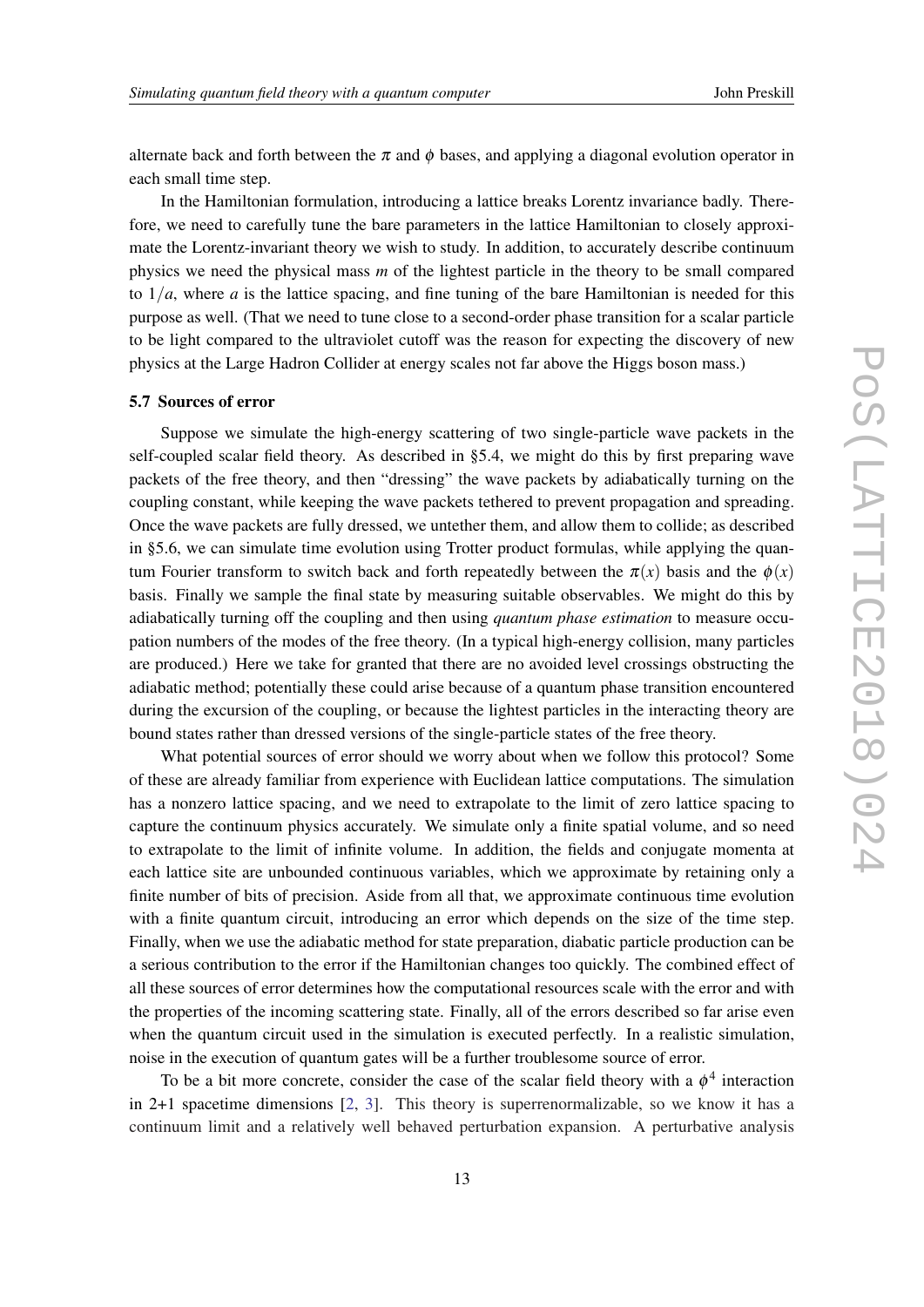indicates that the error  $\varepsilon$  in the simulation scales with the lattice spacing *a* as  $\varepsilon = O(a^2)$ . The number of sites needed to simulate a physical spatial volume *V* is  $V/a^2$ ; therefore the number of qubits *n* needed scales like  $n = O(V/\varepsilon)$  for a fixed spatial volume, assuming we keep fixed the number of qubits per lattice site. For processes at relatively low energy, the most expensive part of the algorithm is the initial preparation of the Gaussian state for the free theory. This is a matrix algebra task, which can be achieved with  $G = O(n^{2.373}) = O((V/\varepsilon)^{2.373}))$  gates.

This simulation algorithm has not been carefully costed — in our initial work we only studied the asymptotic scaling of the cost. But rough estimates indicate that simulating dynamics on, say, a  $32 \times 32$  lattice would already require thousands of logical qubits and millions of logical gates. That's discouraging.

By being more clever we might do better. For example, with a careful choice for the lattice Hamiltonian the leading dependence of the error on the lattice spacing *a* can cancel, improving how *G* scales with ε. Furthermore, our naive estimate for the Gaussian preparation step assumes we use a general procedure which would apply to any Gaussian state of *n* qubits, while the ground state of the free theory has a special property – translation invariance – which reduces the cost. We also hope and expect that there are more efficient protocols than those described in [\[2,](#page-19-0) [3\]](#page-19-0), based on different ideas.

One may also wonder how the number of gates *G* scales with the total energy *E* of the sim-ulated scattering process. In our analysis of the algorithm [\[2,](#page-19-0) [3\]](#page-19-0), we concluded that  $G = O(E^6)$ , though this estimate is probably too pessimistic. First, as we increase the energy we choose a smaller lattice spacing in order to resolve shorter-wavelength physics; this accounts for two factors of *E*. Second, we choose a smaller Trotter step size to maintain a fixed Trotter error; that's another factor of *E*.

But the dominant effect is that as *E* increases more computational steps are needed during the adiabatic dressing of the single-particle wave packet states. During the slow turning on of the coupling constant, the Hamiltonian remains translation invariant, so that momentum is conserved, but diabatic jumps across an energy gap can occur if the Hamiltonian changes quickly enough. For example, the process in which a single particle with energy *E*and mass *m* splits into three particles moving almost collinearly has an energy gap which scales like  $m^2/E$  when  $E/m$  is large. (It is also possible for diabatic effects to produce a pair of particles anywhere in the sample volume, but that process is less likely because the energy gap 2*m* is larger.) Such unwanted particle production is adequately suppressed if the adiabatic dressing takes longer (hence requiring more gates) as *E* increases, accounting for the three additional powers of *E*.

Most likely a less conservative analysis would find more favorable scaling of *G* with *E*, but it may be difficult to do accurate and convincing estimates of the computational cost of such quantum simulation algorithms until we are able to run them on actual quantum devices.

#### 5.8 Simulations of one-dimensional physics

Studies of quantum field theory in one spatial dimension will require more modest resources than simulations in higher dimensions, so it is natural to explore the opportunities for answering well-motivated physics questions in simulations of one-dimensional quantum field theory. What quantum simulations of one-dimensional dynamics might surpass what can be done classically? Particularly powerful classical tools exist for simulating one-dimensional physics, especially for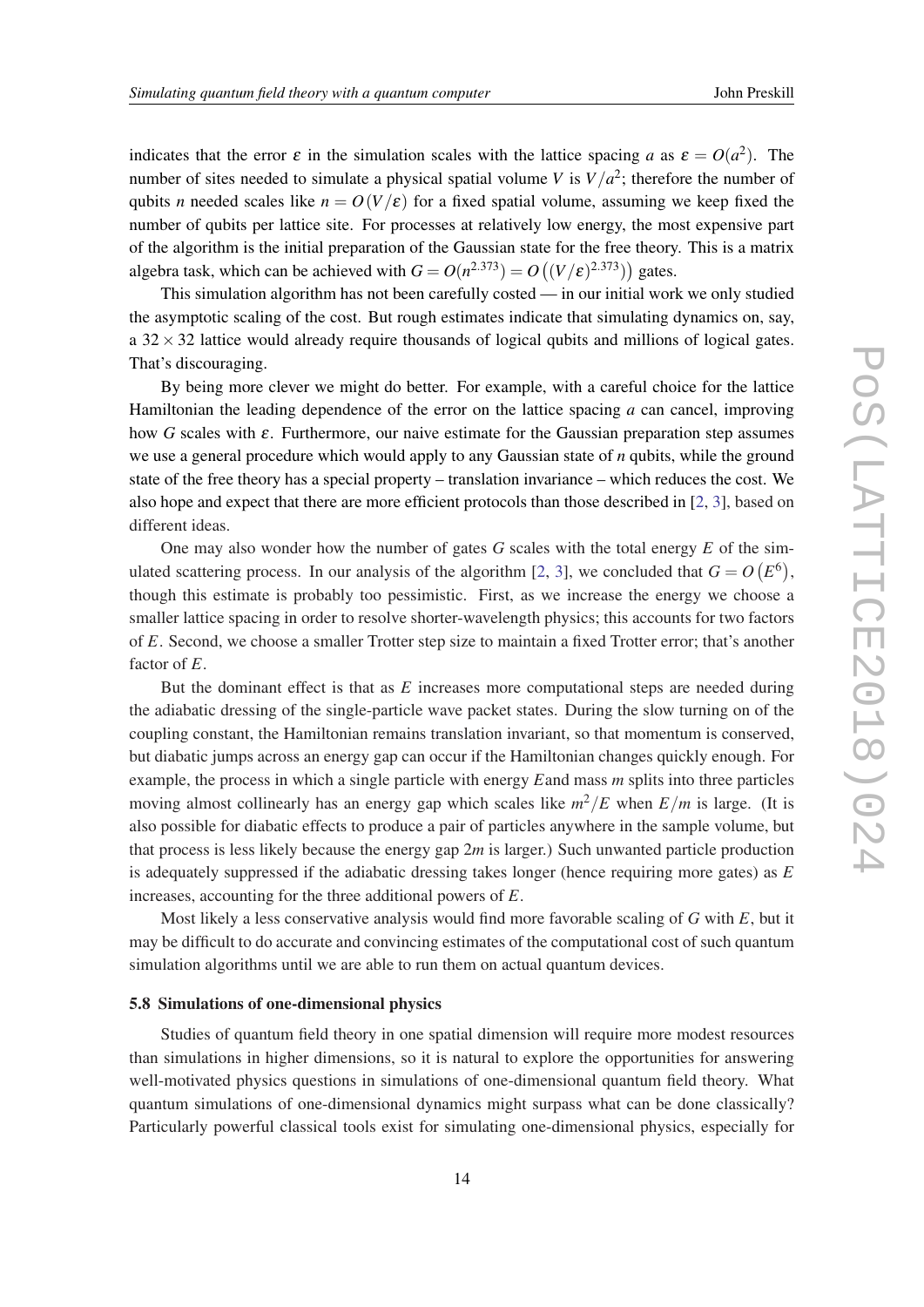systems with an energy gap. Therefore, in defining the task achieved by a quantum simulation, we should strike a balance between choosing a task which is as easy as possible for our quantum simulator, yet sufficiently hard for the best existing classical simulators that the quantum simulator might have a clear advantage. The key is to make sure that the quantum states to be simulated become so highly entangled that classical methods fail.

Time evolution in a one-dimensional systems can be simulated classically using, for example, the time-evolving block decimation (TEBD) method or the time-dependent variational principle (TDVP) method [\[23](#page-19-0)]. In both cases, one uses a matrix-product state (MPS) approximation to the quantum state, which is continually updated as the state evolves. Accuracy is limited by the maximal feasible bond dimension of the tensors, and the approximation fails badly if the entanglement of the state grows beyond what the maximal bond dimension can accommodate.

If we consider a high-energy collision between two particles in one dimension, how entangled are the outgoing particles? A crude picture is that the collision creates a "fireball" and that many approximately thermal particles are emitted as the fireball cools and dissipates. If the temperature of the fireball is  $O(1)$ , then the number of particles produced, and the thermodynamic entropy of the outgoing particles, scales linearly with the total energy of the process. If the incoming state is pure, then so is the outgoing state, with the momentum balanced between right-moving and left-moving particles. The thermodynamic entropy of the particles moving in one direction is really entanglement entropy, arising from their correlations with the particles moving in the opposite direction. According to this naive picture, then, we would expect the entanglement arising from the collision to increase linearly with the total energy *E* and the total number of particles *N* produced. The bond dimension needed to accurately describe a state with bipartite entanglement entropy  $S \approx N$  would scale like  $e^N$ . This may already become classically intractable for  $N \approx 10$ . In contrast, the quantum simulation remains efficient even when the state becomes highly entangled.

Alternatively, we might simulate a "quench" in which the Hamiltonian suddenly changes. After the quench, a state which is initially slightly entangled becomes more highly entangled as it evolves [[29\]](#page-20-0). The bond dimension needed in an MPS description grows, and classical simulation may eventually become infeasible if the energy density is nonzero.

For either the scattering process or the quench, the initial state in the simulation need not be highly entangled, so that it admits a succinct classical MPS description which can be found using a *classical* optimization algorithm. Once found, that MPS description can be compiled as a quantum circuit for preparing the initial state, at a lower cost in quantum gates than a fully quantum protocol for the state preparation. Even in the case of a highly relativistic collision that produces many particles, the initial state of the incoming particles is only modestly entangled, and therefore has an accurate MPS description with a reasonable bond dimension.

More generally, because of the limitations of NISQ technology, we may anticipate that the early advances in computational physics enabled by quantum devices will make use of hybrid classical-quantum algorithms, in which the power of a classical supercomputer is somehow enhanced by a quantum co-processor. Using a classical computer to find the MPS description of the initial state in a quantum simulation is one example of how we can exploit the complementary capabilities of the classical and quantum computers.

It is also noteworthy that, even for non-relativistic particles at weak coupling in one spatial dimension, multiple scattering events can build up enough entanglement for classical simulation to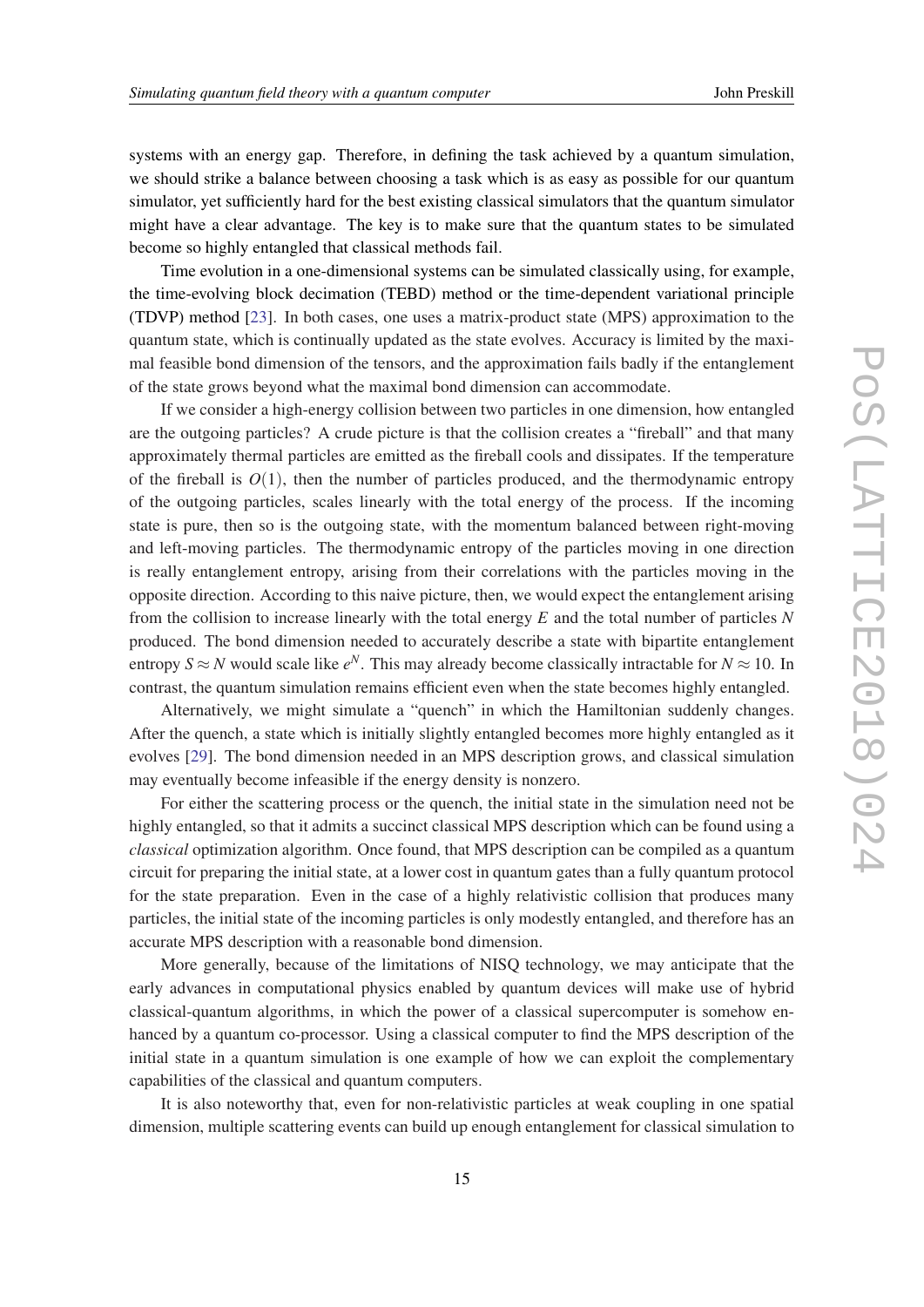be hard. In fact, simulating many particles which scatter many times is BQP-hard [\[5\]](#page-19-0); if we could solve that problem efficiently with a classical computer (using resources scaling polynomially with the number of particles and the number of scattering events), then the classical computer could efficiently solve any problem that a quantum computer can solve efficiently. We don't think that's possible, and therefore have good reason to believe that simulating a scalar field theory in one dimension (even at weak coupling) is a hard problem for classical computers, yet easy for quantum computers.

## 5.9 The challenge of gauge theories

The focus of this meeting is the exploration of quantum chromodynamics using computational tools. For reasons already discussed, quantum computers will eventually be used for this purpose, but it's not clear when. Even for a relatively small  $32<sup>3</sup>$  lattice, with a standard encoding we might need millions of logical qubits, taking into account the multiple colors and flavors.

A more efficient encoding of quantum states might reduce this cost substantially. Perhaps that is possible, in view of the huge gauge redundancy that arises using brute-force encodings. In a one-dimensional gauge theory, where "photons" or "gluons" are nondynamical, the spatial position of charges, together with boundary conditions, suffice to determine the gauge fields; therefore we can solve the Gauss law constraint exactly, eliminating the gauge fields to obtain a geometrically nonlocal Hamiltonian involving only charged matter degrees of freedom [\[30](#page-20-0)]. This trick has been exploited successfully to study both static and dynamical properties in one dimension, using both classical and quantum simulators [[31,](#page-20-0) [32](#page-20-0)]. So far, though, there have not been attempts to do quantum simulations of dynamical processes that produce highly entangled states that are hard to simulate classically. Perhaps this will be possible soon, for one-dimensional gauge theories. Unfortunately, this method of integrating out gauge fields does not work, at least not in the same way, in higher dimensional theories with dynamical gluons or photons. It's important to explore other ways of reducing the gauge redundancy [[33\]](#page-20-0), with the goal of formulating more efficient simulation protocols for dynamical phenomena in QCD.

Meanwhile, there are also ingenious suggestions for using analog simulation platforms like ultracold atoms in optical lattices to simulate gauge theories in one or more spatial dimensions [[34,](#page-20-0) [35](#page-20-0), [36](#page-20-0), [37](#page-20-0), [38](#page-20-0)]. These proposed experimental protocols are certainly challenging, but still may be more powerful than digital quantum simulations of gauge theories for the time being. It's not yet clear, however, to what extent these methods can achieve sufficient accuracy to extract valuable information surpassing what can be attained using classical simulation tools.

## 6. Challenges and opportunities in quantum simulation of quantum field theory

#### 6.1 Where are we now?

The study of quantum algorithms for simulating quantum field theory is still in its very early stages. Some achievements so far include:

• The first crude (and probably overly pessimistic) estimates of asymptotic resource scaling (number of qubits and gates) for simulations of high energy scattering in scalar and Yukawa theories [[2](#page-19-0), [3,](#page-19-0) [4\]](#page-19-0). The resources scale polynomially with total energy, particle number, and accuracy, but are nonetheless sobering.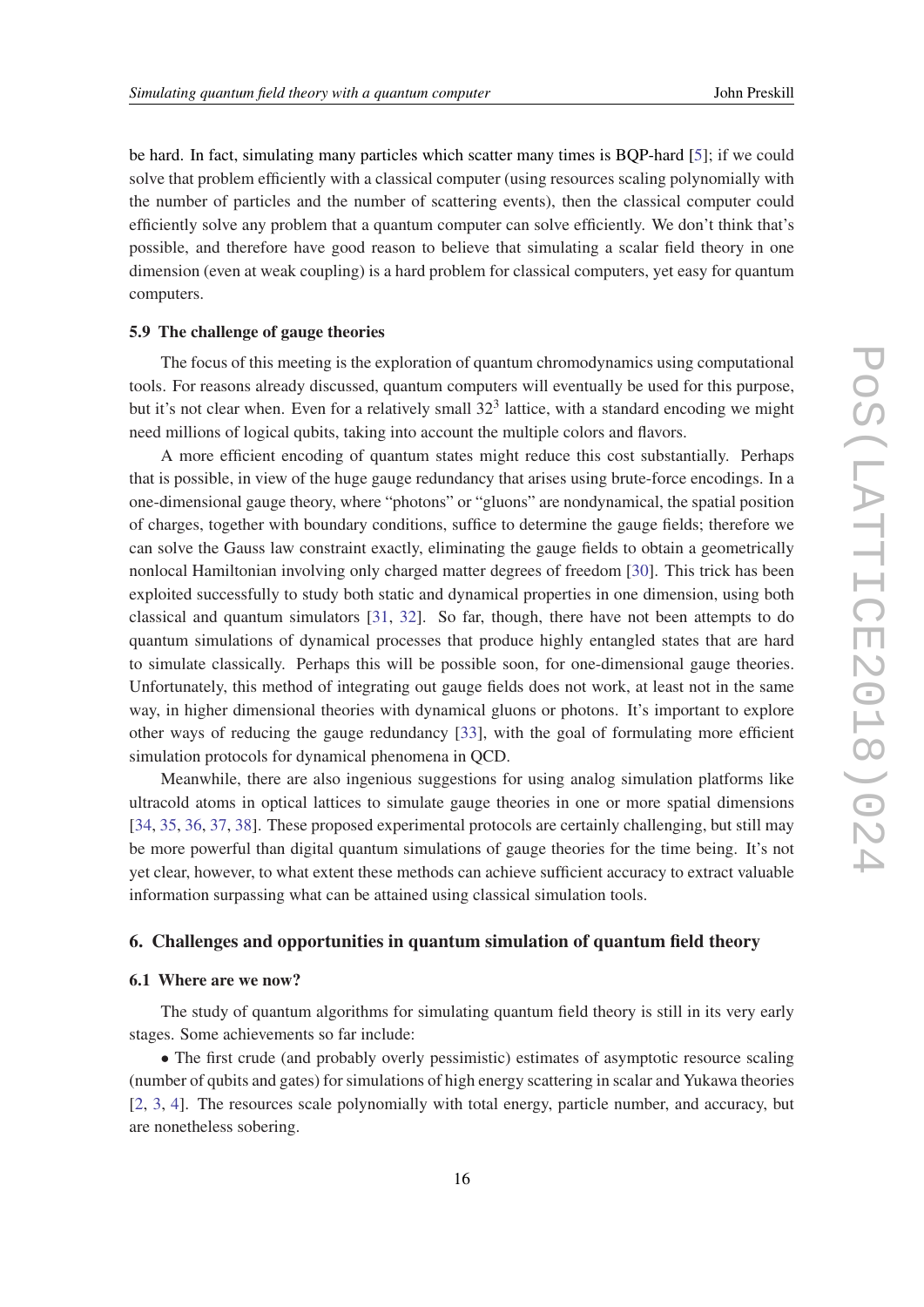• A demonstration that simulating a scalar quantum field theory in one dimension is BQP hard, even at weak coupling, in scenarios where many particles scatter many times [\[5\]](#page-19-0). This argument bolsters the case that quantum simulations of dynamics using quantum computers can surpass classical methods for simulating quantum field theory.

• Successful applications of tensor network methods in classical simulations of one-dimensional gauge theories with massive fermions [\[39](#page-20-0), [40](#page-20-0), [41,](#page-20-0) [42\]](#page-20-0). Both static properties and dynamical processes (like the breaking of an electric flux tube due to spontaneous creation of electrically charged fermion pairs) have been studied.

• Few-site quantum simulations of 1D QED using trapped ions and superconducting circuits [[31,](#page-20-0) [32](#page-20-0), [33\]](#page-20-0).

• Proposals for analog quantum simulations using ultracold atoms [\[34](#page-20-0), [35,](#page-20-0) [36](#page-20-0), [37](#page-20-0), [38\]](#page-20-0).

• Proposals for digital quantum simulation of nonabelian gauge theories in higher dimensions [[43,](#page-20-0) [44](#page-20-0)].

## 6.2 Where should we go?

What should we be thinking about next?

• It would be useful to do more serious costing of the algorithms proposed so far, and to seek improvements. More clever methods of regularizing and renormalization group improvement of lattice Hamiltonians might help a lot.

• We need to think through what physics insights could be drawn from simulations with NISQ devices, perhaps by exploiting hybrid quantum-classical methods. Studies of dynamics are potentially promising, but it may be crucial to improve the noise resilience of digital quantum simulation protocols, if we hope to run useful simulations using gates with relatively high noise and without using quantum error-correcting codes.

• For simulations of gauge theories beyond one spatial dimension, reducing gauge redundancy in encoding of quantum states could improve resource requirements substantially.

• We need better methods and analysis for dealing with systems that have massless particles (like the photon). Long-wavelength massless particles will be copiously produced during adiabatic changes in the Hamiltonian; we should design our algorithms to address physics questions that are insensitive to these spurious soft quanta.

• Chiral fermions pose another important challenge. The standard model is chiral; that is, for both quarks and leptons, the massless left-handed and right-handed fermions carry different gauge charges. Yet existing methods for formulating fermion theories on the lattice always yield nonchiral theories  $-e.g.,$  if we try to introduce left-handed fermions with a specified charge we also get unwanted right-handed particles with the same charge. We've been facing this problem for over 40 years, but there is still no accepted method for regulating a chiral theory. That's embarrassing.

This long-standing problem may be nearing a resolution, guided in part by recent insights regarding symmetry-protected topological phases of matter. Two old ideas are: (1) To realize a *D*-dimensional chiral theory on the lattice, we can introduce an extra spatial dimension, so that the left-handed and right-handed fermions live on two different *D*-dimensional edges of a  $(D+1)$ dimensional bulk [\[45](#page-20-0)]. (2) To realize a *D*-dimensional chiral theory on the lattice, we can introduce strong interactions for the express purpose of removing the unwanted right-handed fermions (by giving them large masses) while preserving the massless left-handed fermions [\[46](#page-20-0)]. It seems likely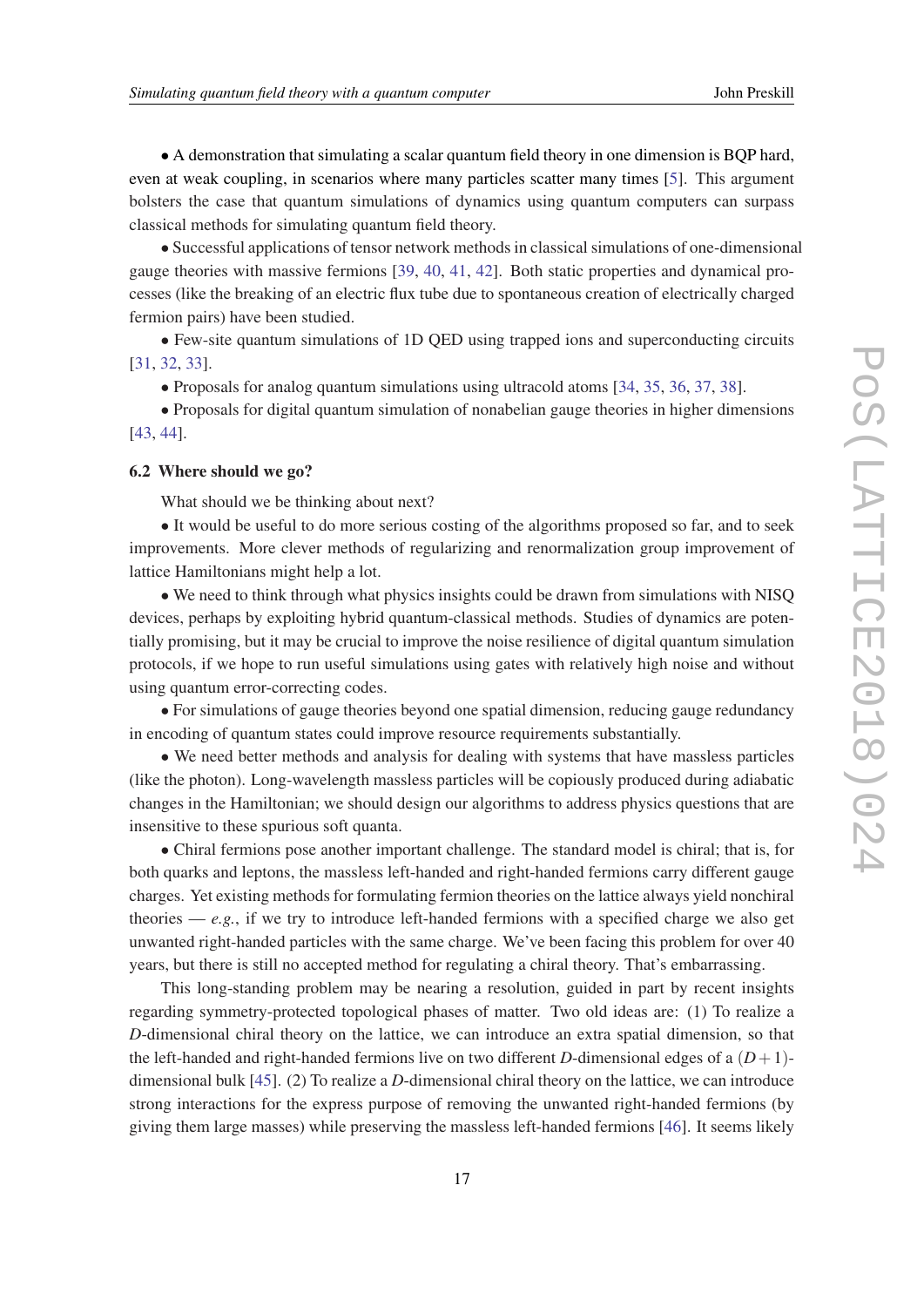<span id="page-18-0"></span>that (1) and (2) together work more effectively than either (1) or (2) by itself  $[47]$  $[47]$ . That's because separating the two edges with a higher-dimensional bulk makes it easier to apply the strong interactions to one chirality without affecting the other.

The efficacy of this method still needs to be demonstrated convincingly, but if it works that will settle the longstanding open question whether quantum field theories with chiral fermions really exist, and will also open the door for classical and quantum studies of the rich dynamics of strongly-coupled chiral gauge theories, with potential applications to physics beyond the standard model.

• Realizing supersymmetry on the lattice will also create new opportunities for informative studies of dynamics. There has been progress on this problem in the Euclidean framework [[48\]](#page-20-0), but so far realizations of supersymmetry in the Hamiltonian setting have received less attention.

• Also of great interest is the dynamical behavior of conformal field theories, with or without supersymmetry. Part of my own not-so-secret motivation for pursuing quantum simulations is that I hope that some day we will enrich our understanding of holographic duality through the simulations of holographic CFTs. Possibly this will be achieved not just through the kind of brute-force simulation considered in this article, but also using quite different methods. It may be noteworthy, in particular, that the conformal bootstrap program allows us to extract valuable information about CFTs by approximately solving semidefinte programs, a task that might be performed much faster with quantum computers than classical ones [\[49](#page-20-0)].

• In any case, we should continue the quest for alternative paradigms which will enrich our conceptual grasp of quantum field theory as well as suggesting new computational methods. I firmly believe that the circle of ideas relating quantum chaos, quantum information, quantum entanglement, and emergent geometry offers great opportunities for major steps forward in theoretical physics; quantum simulation of strongly-coupled dynamics may help to fuel further progress.

Quantum simulation of quantum field theory will be a long term project, and it may be a while before transformative physics results can be achieved. Ultimately, though, I think such simulations will be seen as an especially important consequence of the development of quantum technology. To make progress, the quantum algorithm experts and the lattice field theorists will need to join forces and pool their expertise. There is much to be learned as the subject advances over the decades ahead. So let's get going — this is going to be fun!

#### Acknowledgments

My remarks here have been influenced by many colleagues, most of all my collaborators Stephen Jordan, Hari Kvoi, and Keith Lee. I'm also grateful for illuminating discussions with (among others) Alex Buser, David Kaplan, Alexei Kitaev, Natalie Klco, Junyu Liu, Benni Reznik, Burak Şahinoğlu, Martin Savage, Frank Verstraete, and Erez Zohar. My work is supported by ARO, DOE, IARPA, NSF, and the Simons Foundation. The Institute for Quantum Information and Matter (IQIM) is an NSF Physics Frontiers Center.

## References

<sup>[1]</sup> John Preskill, Quantum computing in the NISQ era and beyond, Quantum 2, 79 (2018), arXiv:1801.00862.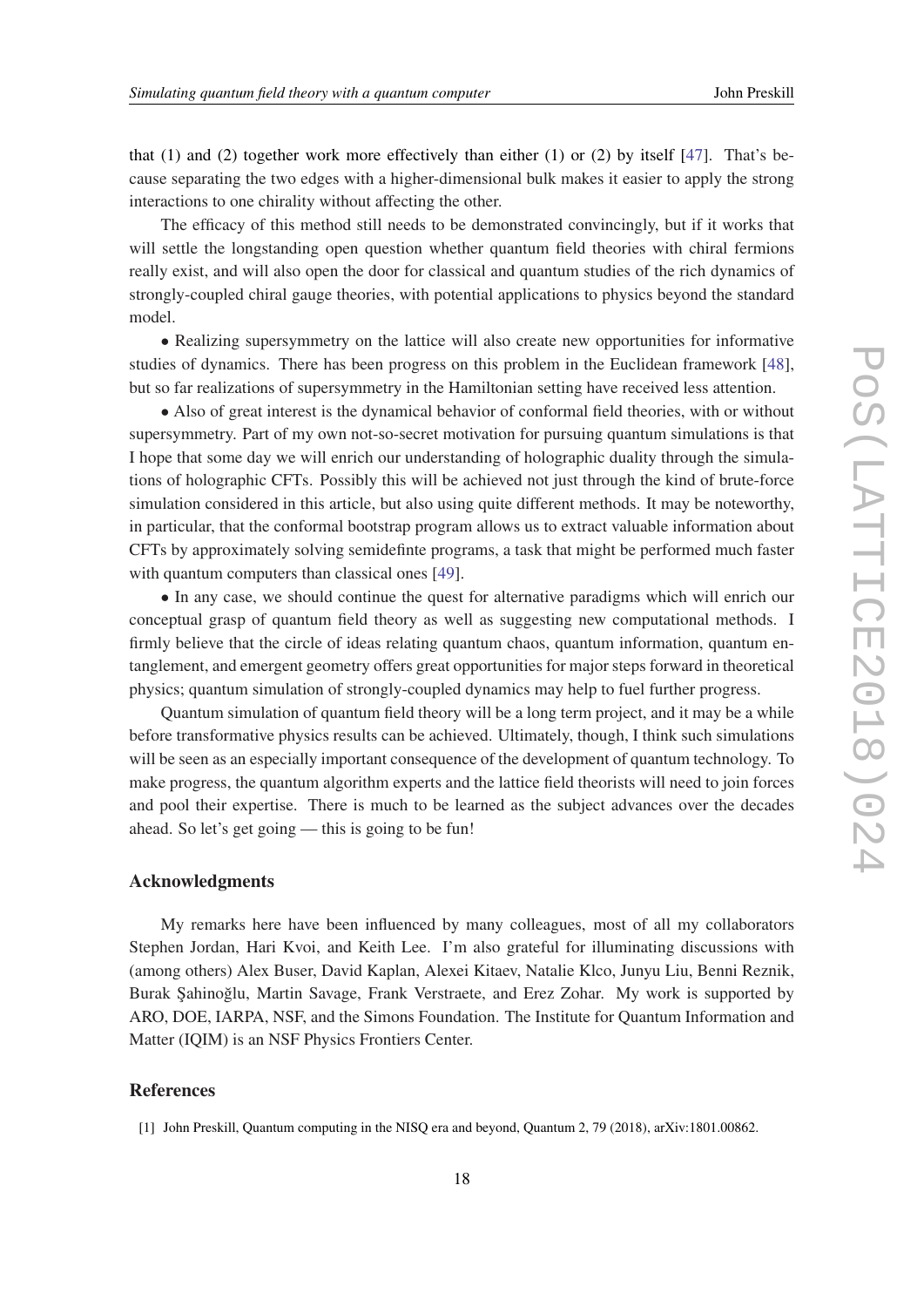- <span id="page-19-0"></span>[2] Stephen P. Jordan, Keith S. M. Lee, John Preskill, Quantum Algorithms for Quantum Field Theories, Science 336, 1130-1133 (2012), arXiv:1111.3633.
- [3] S. P. Jordan, K. S. M. Lee, J. Preskill, Quantum Computation of Scattering in Scalar Quantum Field Theories, Quantum Information and Computation 14, 1014-1080 (2014), arXiv:1112.4833.
- [4] Stephen P. Jordan, Keith S. M. Lee, John Preskill, Quantum Algorithms for Fermionic Quantum Field Theories, arXiv:1404.7115 (2014).
- [5] Stephen P. Jordan, Hari Krovi, Keith S. M. Lee, John Preskill, BQP-completeness of Scattering in Scalar Quantum Field Theory, Quantum 2, 44 (2018), arXiv:1703.00454.
- [6] Richard Brower, Norman Christ, Carleton DeTar, Robert Edwards, Paul Mackenzie, Lattice QCD Application Development within the US DOE Exascale Computing Project, arXiv:1710.11094 (2017).
- [7] J. Maldacena, The large-N limit of superconformal field theories and supergravity, Int. J. Theor. Phys. 38, 1113-1133 (1999), arXiv:hep-th/9711200.
- [8] P. W. Shor, Polynomial-time algorithms for prime factorization and discrete logarithms on a quantum computer, SIAM Rev. 41, 303-332 (1999).
- [9] A. P. Lund, M. J. Bremner, and T. C. Ralph, Quantum sampling problems, BosonSampling, and quantum supremacy, npj Quantum Information 3: 15 (2017), arXiv:1702.03061.
- [10] A. W. Harrow and A. Montanaro, Quantum computational supremacy, Nature 549, 203-209 (2017).
- [11] D. Gottesman, An introduction to quantum error correction and fault-tolerant quantum computation, Proceedings of Symposia in Applied Matthematics 68 (2010), arXiv:0904.2557.
- [12] R. P. Feynman, Simulating physics with computers, Int. J. Theor. Physics 21, 467-488 (1982).
- [13] H. Bernien *et al.*, Probing many-body dynamics on a 51-atom quantum simulator, Nature 551, 579-584 (2017), arXiv:1707.04344.
- [14] J. Zhang *et al.*, Observation of a many-body dynamical phase transition with a 53-qubit quantum simulator, arXiv:1708.01044 (2017).
- [15] A. G. Fowler, M. Mariantoni, J. M. Martinis, and A. N. Cleland, Surface codes: towards practical large-scale quantum computation, Phys. Rev. A 86, 032324 (2012), arXiv:1208.0928.
- [16] R. F. Streater, A. S. Wightman, *PCT, spin and statistics, and all that*, Princeton (1964).
- [17] K. G. Wilson, J. Kogut, The renormalization group and the ε expansion, Physics Reports 12, 75-199 (1974).
- [18] James Glimm, Arthur Jaffe, *Quantum physics: a functional integral point of view*, Springer (1981).
- [19] Francisco Barahona, On the computational complexity of Ising spin glass models, Journal of Physics A: Mathematical and General 15, 3241 (1982).
- [20] A. Y. Kitaev, A. Shen, M. N. Vyalyi, *Classical and quantum computation*, No. 47. AMS (2002).
- [21] Dorit Aharonov, Daniel Gottesman, Sandy Irani, Julia Kempe, The power of quantum systems on a line, Communications in Mathematical Physics 287, 41-65 (2009), arXiv:0705.4077.
- [22] Ulrich Schollwöck, The density-matrix renormalization group in the age of matrix product states, Annals of Physics 326, 96-192 (2011), arXiv:1008.3477.
- [23] Jutho Haegeman, Tobias J. Osborne, Frank Verstraete, Post-Matrix Product State Methods: To tangent space and beyond, Phys. Rev. B 88, 075133 (2013), arXiv:1305.1894.
- [24] Ali Hamed Moosavian, Stephen Jordan, Faster Quantum Algorithm to simulate Fermionic Quantum Field Theory, Phys. Rev. A 98, 012332 (2018), arXiv:1711.04006.
- [25] F. Verstraete, J. I. Cirac, Continuous Matrix Product States for Quantum Fields, Phys. Rev. Lett. 104, 190405 (2010), arXiv:1002.1824.